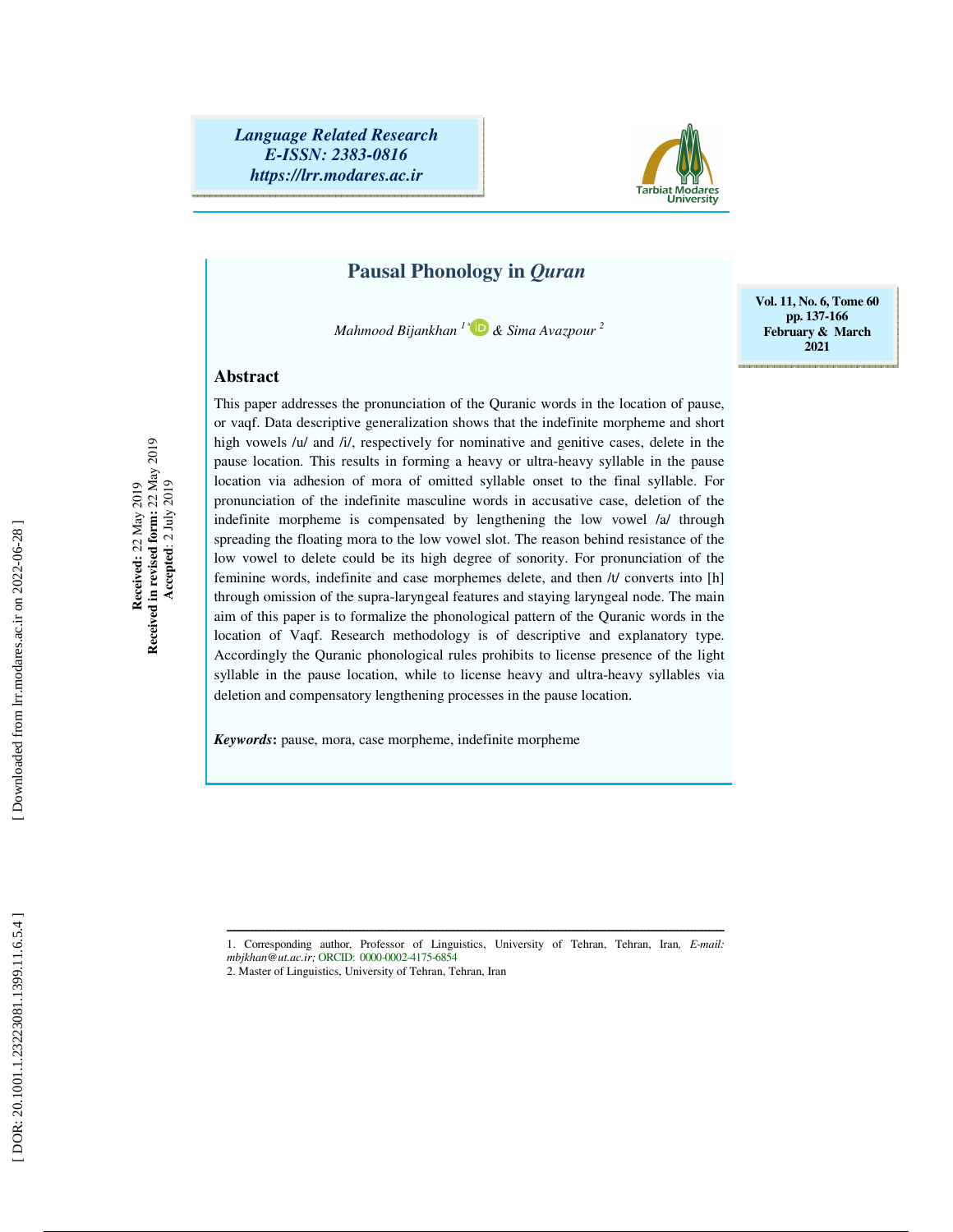### **1. Introduction**

This paper addresses the pronunciation of the Quranic words in the location of pause, or Vaqf. The type of pause does not affect on the nature of phonological patterns. The observed phonological alterations in the pause location depend on the gender, the voice and the case of the noun categories and the weight of the vowels which the words end to.

The main question of this research is that: what kinds of the phonological patterns occur at the pause locations of Quran and how they could be described and reasoned through derivational rules. The hypothesis is that phonological patterns in the pauses are explained through some rules with a definite order in derivational framework.

### **2. Methodology**

The method which has been used to conduct the present research is a structural one in derivational and moraic phonology. So for each word, an underlying representation including the morphemes of the word is considered. Then the surface representation of the words in the pause is resulted using a definite order of contextual rules. The purpose of this paper is to prove that there is no light syllable in the pause location and only heavy and ultra-heavy syllables are allowed.

### **3. Results**

Because no light syllable in the pause is allowed in the pause location, the short vowels at the end of all words are deleted so these words end to a heavy syllable. This deletion process is a pure phonological rule because it is not limited to any morphological or syntactic structure. The derivational rule describing this process is represented in (1):

$$
V_{\text{-long}} \rightarrow \emptyset / -]_{\text{pause}^1}
$$

The rest of phonological processes are bound to morphological structure of the words. The first category to be discussed is the indefinite ones. This

<sup>1.</sup>  $\emptyset$  is the sign of vacant phoneme.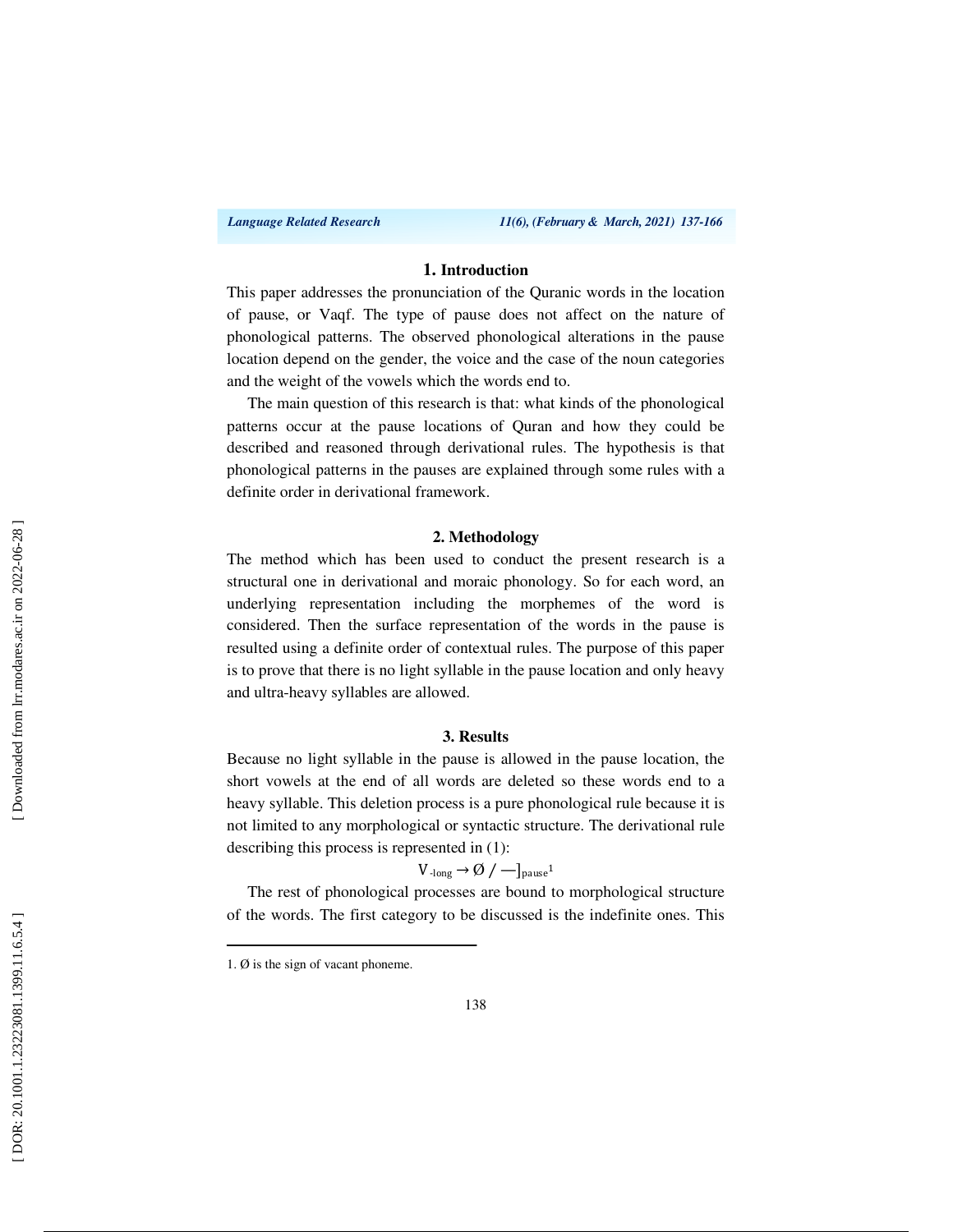### *Pausal Phonology in Quran Mahmoud BijanKhan & Sima Avazpour*

category is divided into two groups based on the gender of the words. The first group includes the nominative and genitive cases, and the accusative cases constitute the second group which experience some different processes. the common process among these two groups is the deletion of the indefinite suffix, /n/. This process is represented in the rule (2):

## $n]_{\text{INDEX}} \rightarrow \emptyset$  / - ]  $_{\text{PAUSE}}$

In the case of the first group of indefinite nouns, nominative and genitive cases, deletion of the indefinite suffix is followed by deleting the left vowels which are /u/ and /i/ respectively based on the rule (1). The accusative nominal words observe another process. For pronunciation of the indefinite masculine words in accusative case, deletion of the indefinite morpheme is compensated by lengthening the low vowel /a/ through spreading the floating mora to the low vowel slot. The reason behind resistance of the low vowel to delete could be its high degree of sonority. This process is called compensatory lengthening. rule (3) is the moraic representation of this lengthening process and it has been represented in the linear rule (4).



In moraic phonology a mora is accounted as a unit of lengthening, and all segments of the coda of a syllable occupies a mora. So after that the infinite suffix  $/n/$  is deleted, a moraic position will be vacant and the low vowel is lengthened to fill the empty position of deleted indefinite marker.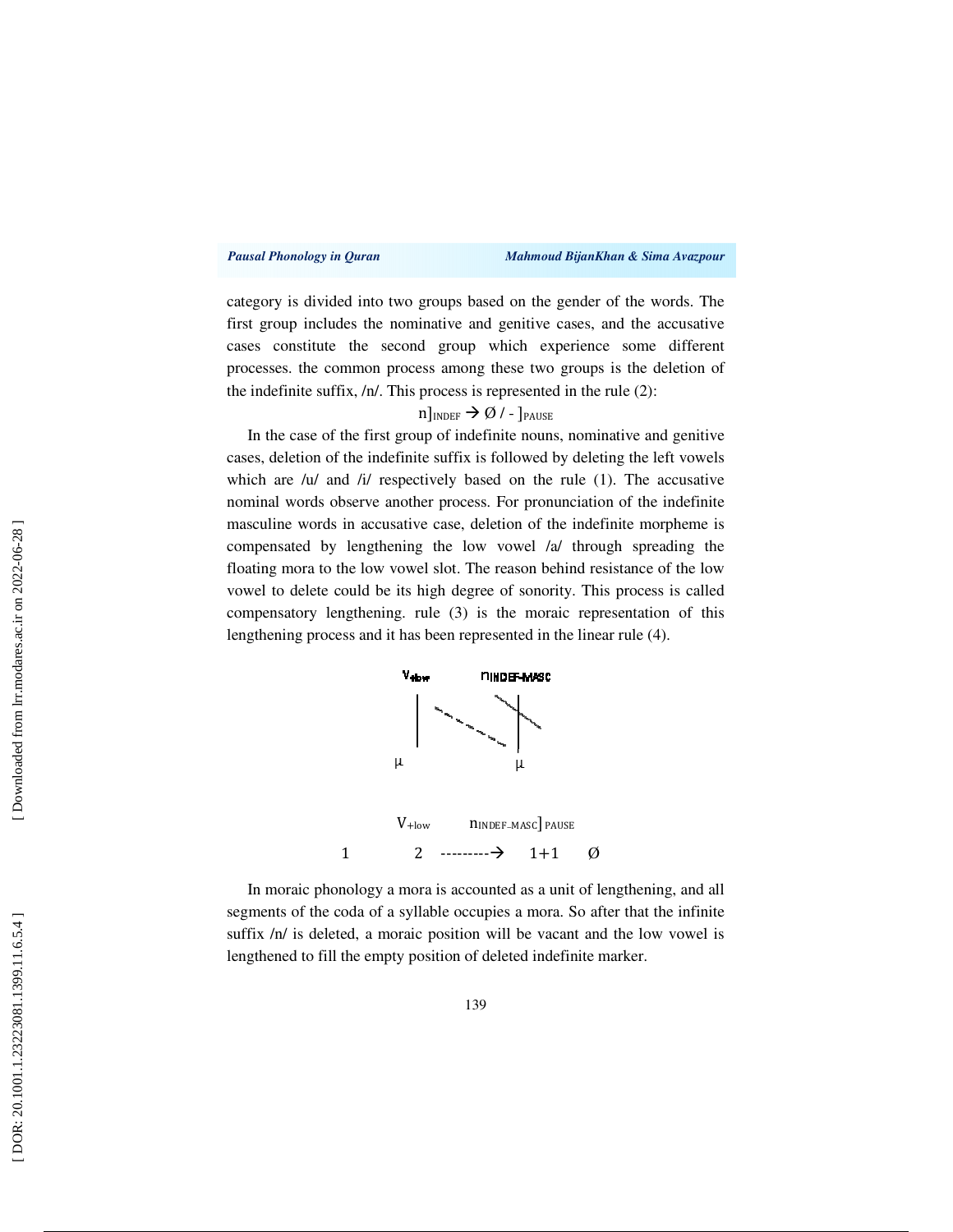The feminine nouns face another process which is called debucalization, whereby the supra-laryngeal features of  $/t/$  are omitted and laryngeal node remains. And the consonant converts to [h]. This process is represented in the rule (5).

$$
t]_{\text{FEM}}\ \text{-----} \text{--} \text{--} \text{--} \text{--} \text{--} \text{--} \text{--}
$$

The order based on which the mentioned rules are implemented in the pause locations of Quran is shown in a hasse diagram in figure (1).



**Figure 1**: Hasse diagram for phonological rules in the pause location of Quran

### **4. Conclusion**

McCarthy (2011) believes that neither light nor ultra-heavy syllables are allowed in the pause locations of classical Arabic. This is in contrast with the results gained in this research. It has been proven that ultra-heavy syllables are licenced in the pause locations of Quran. For example, the syllabic pattern of CVCC is observed in the pause location in some words such as /fadgr-I/<sup>2</sup>which sufaces as [faʤr]. Based on the research done in the present study, the phonological processes observed in the pause location of Quran including deletion and epenthesis are explained through four derivational rules. Addition of a mora in lengthening of low vowels is considered an epenthesis in moraic phonology. Other phonological processes are all a kind of deletion including deletion of the indefinite marker, case markers and oral features of the feminine suffix, /t/ and its conversion into [h]. this is another result gained in this study which is different from the one achieved by McCarthy (20011) according to which the alterations observed in the pause location of classiscal Arabic include metathesis, deletion, epenthesis and debucalization .

2. 188/3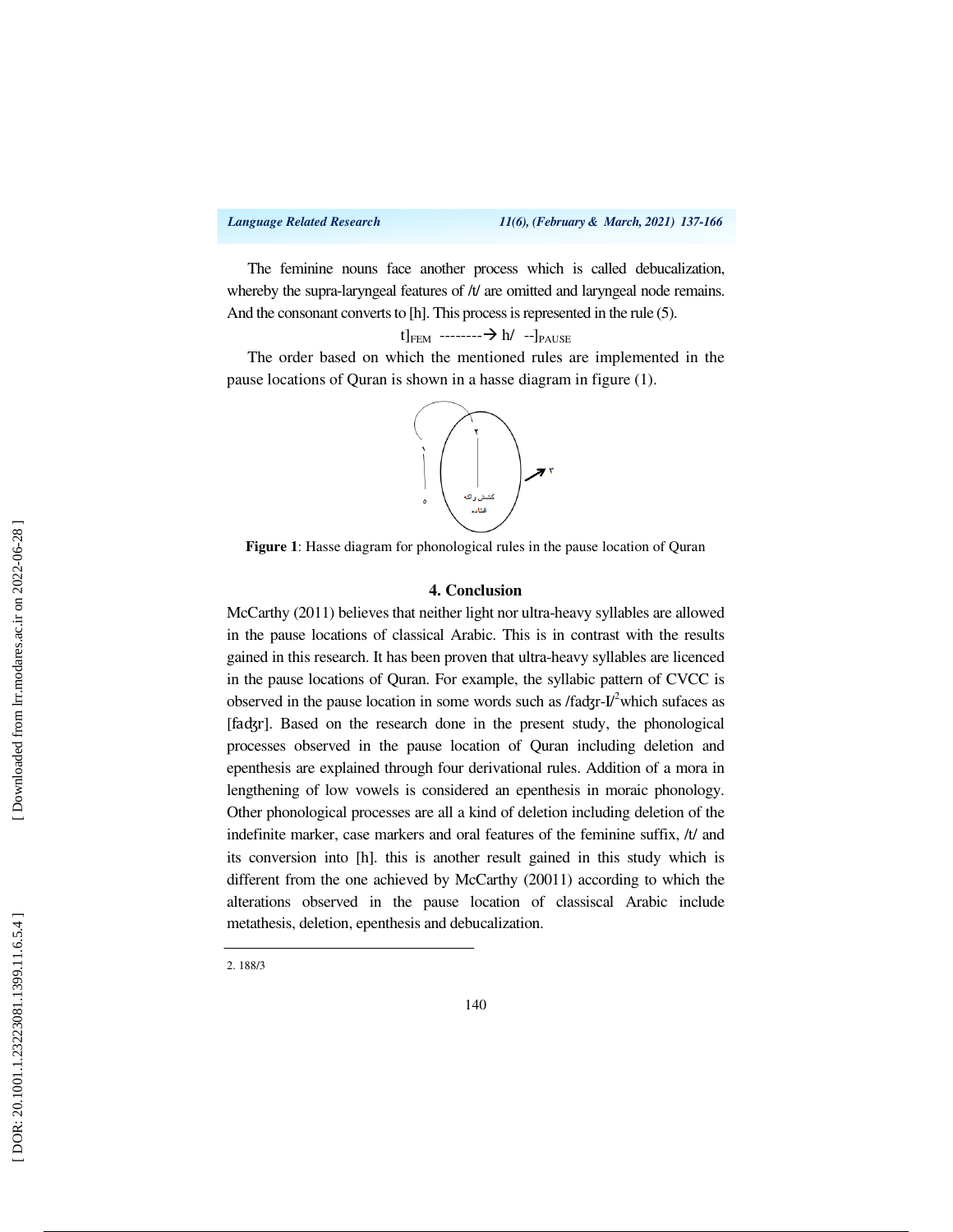

واجشناسي وقف در قرآن

محمود ب*ي* جن خان`"، سيما عوضپور `

 1. استاد گروه زبانشناسي دانشگاه تهران، تهران، ايران. 2. كارشناسي ارشد زبانشناسي دانشگاه تهران، تهران، ايران.

دريافت: 24/ 10/ 97 پذيرش: 11/ 04/ 98

## چكيده

در اين مقاله تلفظ كلمات قرآني در جايگاه وقف بررسي، توصيف و تبيين ميشود. تعميم توصيفي دادهها نشان ميدهد كه در تلفظ كلمات نكرة فاعلي و اضافي، تكواژ نكره و واكههاي افراشتة كوتاه نشانگر حالت فاعلی (/u/) و اضافی (/i/) حذف میشوند، و آغازهٔ هجای محذوف به هجای پیشین منضم و يك مورا به پايانة آن افزوده ميشود و آن را سنگين يا فوقسنگين ميكند. اما در تلفظ كلمات (/ نكرة مفعولي پس از حذف تكواژ نكره، موراي شناور آن به واكة افتادة نشانگرِ حالت مفعولي (/a گسترده و واكة افتاده كشيده ميشود. رسايي بالاي اين واكه در مقايسه با ساير واكههاي افراشته ميتواند دليل مقاومت آن در برابر حذف باشد. در تلفظ اسمهاي مؤنث، تكواژهاي سهگانة حالت و تكواژ نكره حذف ميشوند. سپس بهدنبال حذف مشخصههاي فوقحنجرهاي و ابقاي مشخصة حنجرهاي، واج /t/ به [h] تبديل ميشود. هدف اصلي اين مقاله، صورتبندي الگوي واجي كلمات قرآني در محل وقف است. روش تحقيق از نوع توصيفي و تبييني است. بر اين اساس، قواعد واجي قرآني اجازة ظهور هجاي سبك در جايگاه وقف را نميدهند و بهجاي آن، هجاي سنگين و فوقسنگين از طريق فرايندهاي حذف و كشش جبراني در جايگاه وقف ظاهر ميشوند.

ــــــــــــــــــــــــــــــــــــــــــــــــــــــــــــــــــــــــــــــــــــــــــــــــــــــــــــــــــــــــــــــــــــــــــ

واژههاي كليدي: وقف، مورا، هجا، پسوند حالت، پسوند نكره.

E-mail: mbjkhan@ut.ac.ir :مقاله مسئول نويسندة\*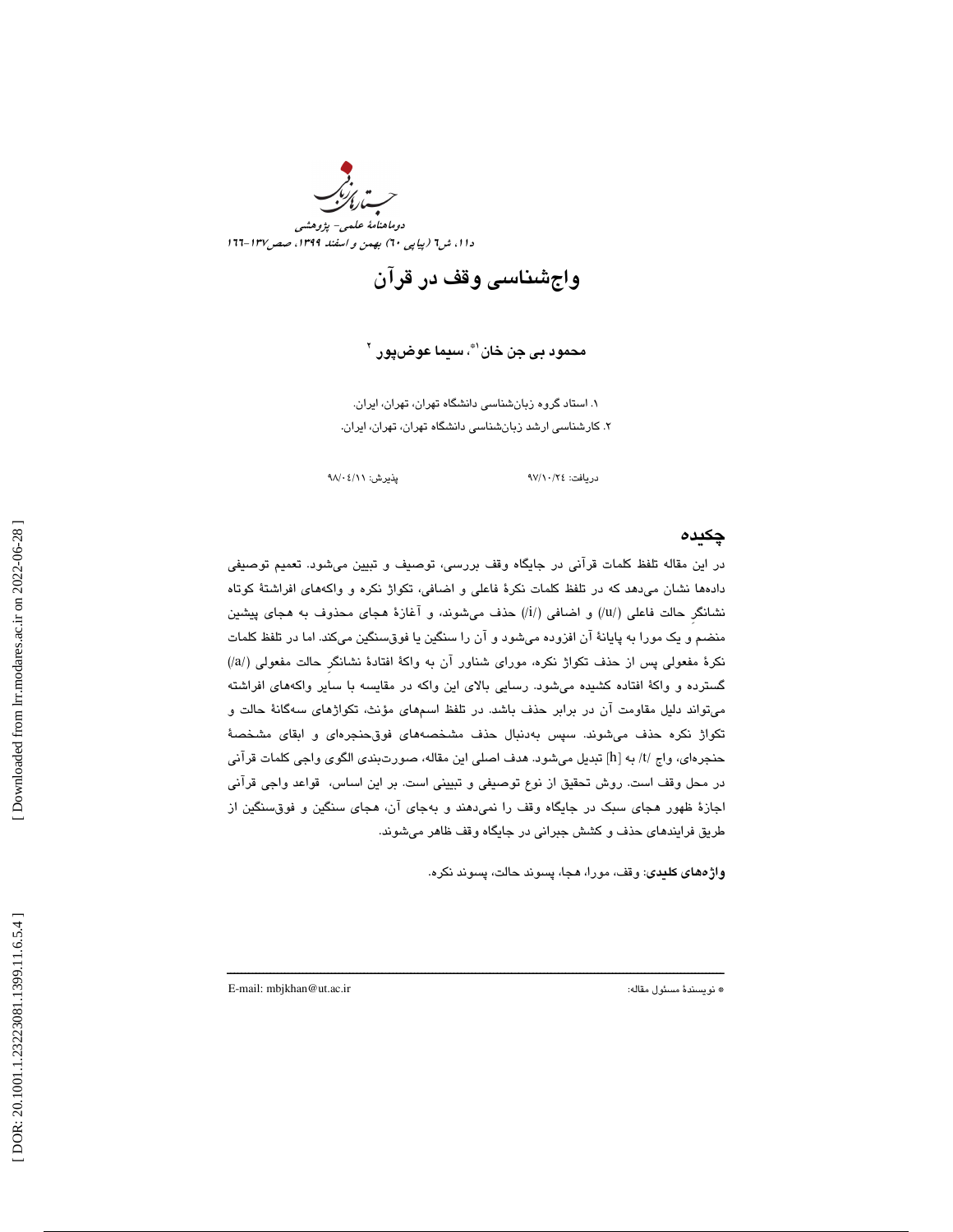محمود بي جن *خان و همكار واجتمع المحمود بي جن خان و همكار واجشناسي وقف در قرآن واجهتا*<br>**محمد در قرآن المحمول و اجتماع المحمول المحمول المحمول المحمول المحمول المحمول المحمول المحمول المحمول المحمول ا** 

### 1. مقدمه

منظور از واجشناسي وقف، بررسي قواعد تلفظ كلمات قرآني در جايگاه وقف است. موضوع وقف و انواع آن همواره از موضوعات اساسي در تجويد قرآن كريم بوده است. در اين مقاله با هدف بررسي چگونگي وقف از ديدگاه واجشناسي مورايي و در چارچوب واجشناسي اشتقاقي، فرايندهاي واجي موجود در وقفهاي قرآني، توصيف و تبيين ميشود. بيشك هرگاه سخن از وقف در قرآن شود، انتظار ميرود نوع وقف موردنظر مشخص شود، اما نوع وقف در تجزيه و تحليلهاي واجي اين مقاله تأثيري ندارد. به عبارت ديگر فرايندهاي واجي در جايگاه وقف و در انواع وقف يكسان است. به طور كلي مقصود از وقف در اين پژوهش، جايگاهي است كه فرايندهاي واجي مشاهدهشده در همة آنها فارغ از نوع وقف بهطور يكسان اعمال شوند، خواه وقف اجباري باشد، خواه اختياري. مسئلة تحقيق دربارة چراييِ تنوع در تلفظ كلمات قرآني در جايگاه وقف است: اينكه چگونه كلمات قرآني در جايگاه وقف برحسب حالت دستوري، معرفگي و جنسيت بهصورتهاي مختلف تلفظ ميشوند. آيا در پس اين تنوع هدف واجشناختي واحدي وجود دارد؟ از ديگاه واجشناسي، سؤال اصلي تحقيق اين است كه هجاي پاياني كلمات قرآني در جايگاه وقف تحت تأثير كدام ساختهاي كمي و كيفي واجي قرار ميگيرد. بنابراين، فرضية تحقيق در چارچوب رويكرد واجشناسي اشتقاقي بر وجود قواعد واجي و ترتيب مشخص آنها براي تبيين تنوع تلفظ كلمات قرآني در جايگاه وقف دلالت دارد.

روش تحقيق براي محك زدن فرضيه بر اساس رويكرد واجشناسي اشتقاقي، يك روش ساختاري است؛ به اين منظور براي كلمات قرآني يك بازنمايي زيرساختي شامل تكواژهاي سازندة كلمه درنظر گرفته ميشود. سپس با استفاده از ترتيب مشخصي از قواعد حساس به بافت واجي كه ناظر به كشش يا كيفيت واجي است، الگوي تلفظ يا روساخت كلمه در جايگاه وقف بهدست ميآيد. بهطور كلي هدف مقاله اين است كه ثابت كند هجاي سبك 1 در محل وقف مجاز نيست و بسيارى از فرايندهاى صرفاً واجشناختى با انگيزهٔ توليد هجاى سنگين<sup>۲</sup> انجام ميگيرد و اينكه اين هدف در عربي كلاسيك قرآني با بهكارگيري فرايندهاي حذف درمورد واكههای كوتاه و تكواژ نكره، و كشش جبرانی<sup>۳</sup> واكه /a/ برای اسامی نكرهٔ مذكر بهدست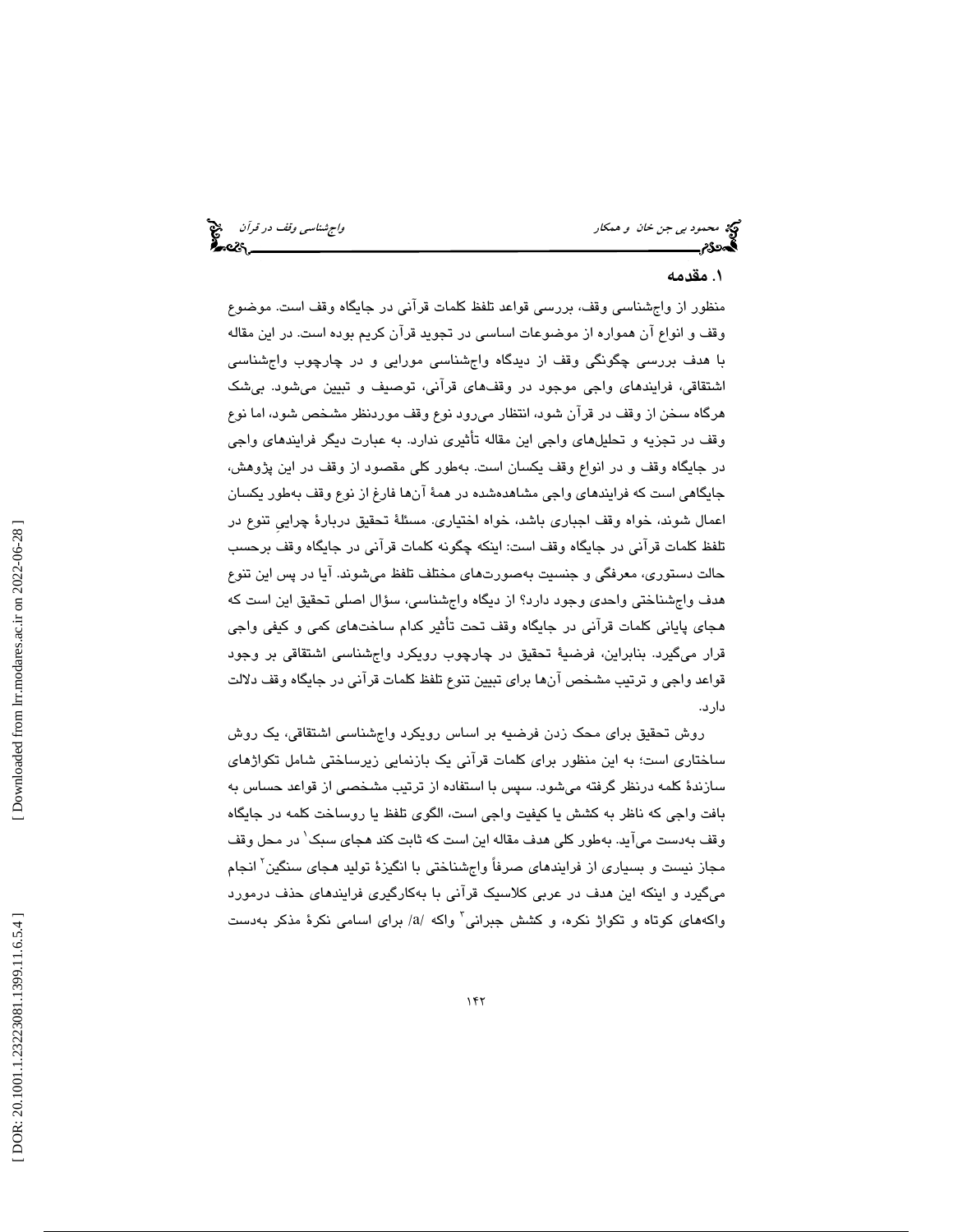ميآيد. خواهيم ديد كه اين يافته متفاوت از تحليل مكارتي (2011) است.

## . پيشينة تحقيق 2

برجستهترين پژوهشهاي زبانشناسي انجامشده بر روي زبان عربي در قالب نظريات جديد واج شناسی و صرف، توسط مکارتی $^{\rm t}$  (2008, in press) انجام شده است. کارتی 2011) در اصليترين مقالة خود در اين زمينه همة انواع وقف در عربي كلاسيك را ــ كه ) آنها را در سه گروه حذف واكه از انتهاى هجا ْ، قلب ْ و درج طبقهبندى مىكند ـــ در راستاى ايجاد هجاي سنگين در موقعيت وقف ميداند. گفتني است دادههاي مورد بررسي وي دادههاي عربي كلاسيك هستند و دادة قرآني نيستند. ضياء آذري و همكاران (1398) به وجود پديدة بدال در قرآن قائل هستند كه البته اين پديده در قرائتهاي قبايل مختلف نمود پيدا ميكند؛ ا درواقع اين پديده يعني تفاوت اصوات در اختلاف لحن بياني و مخارج و صفات حروف ريشه دارد و ارتباطي به ذات حرف و كتابت آن ندارد (همان). بنابراين چون ابدال فرايندي لهجهاي بهنظر ميرسد تا نوشتاري و از طرفي موارد آن قابل تعميم نيست براي بررسي در تحقيق پيش رو موضوعيتي پيدا نميكند.

گورويتز<sup>،</sup> (1993) نيز به بررسى صورتهاى مختلف وقف در زبان عربى و نيز كتاب مقدس 8 پرداخته است. در اين ميان شباهتهايي بين عربي قرآن و عبري وجود دارد، همچون تفاوت فرايندهاي واجي رخداده بر روي سه تنوين رفع (/un/(، نصب (/an/ (و جر (/in/ (كه به اين تحقيق مربوط هستند". هوبرمن `` (1996, 2007) نيز انواع وقفهاي موجود در زبان عربي از عربي كلاسيك تا نوين را در قالب واجشناسي تاريخي به طور اجمالي بررسي كرده است و سه مورد فرايند را در هنگام وقف برمىشمرد كه عبارتاند از: ۱) حذف واكههاى کوتاه، ۲) حذف پسوند پایانی مختوم به /n/ و ۳) جایگزینی پسوند /at/ با /ah/. وی که منبع اصلی بررسی خود در وقفـهای قرآنی را نیلسون`` (1985) قرار میدهد، «معنا» را تعيينكنندة وقوع يا عدم وقوع وقف ميداند .

نوآوريهاي اين مقاله عبارتاند از مطرح كردن هجاي فوقسنگين در مقابل فرايند قلب 4 مكارتي در محل وقف كه فقط به هجاي سنگين اشاره كرده است و همچنين استخراج تعامل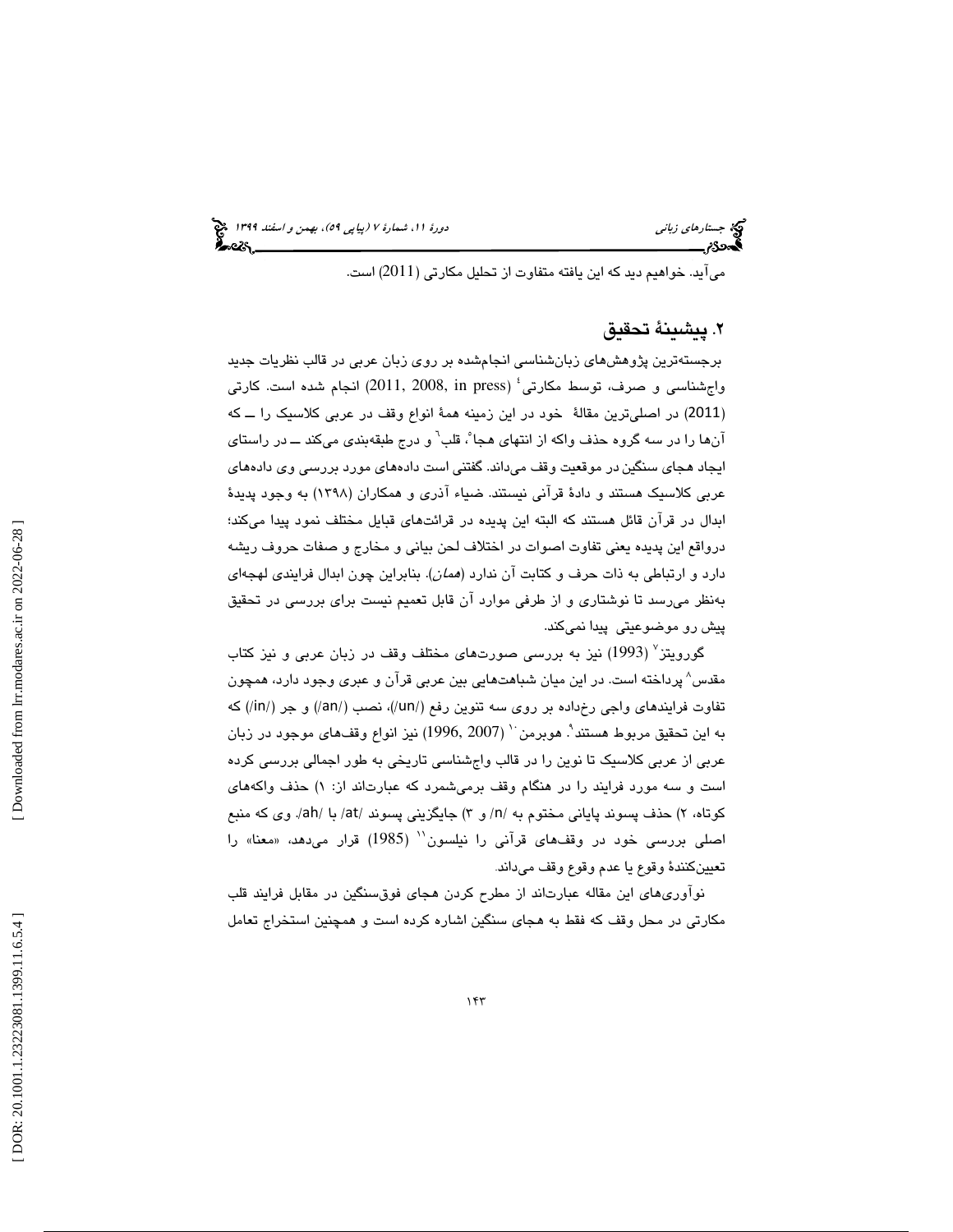محمود بي جن خان و همكار واجتمع المحمد بي جن خان و همكار واجشناسي وقف در قرآن<br>المحمد عليه المحمد المحمد المحمد المحمد المحمد المحمد المحمد المحمد المحمد المحمد المحمد المحمد المحمد المحمد

قواعد واجي با استفاده از نمودار هاسه.

## . روش تحقيق 3

روش تحقيق از نوع توصيفي و تبييني و براساس رويكرد واجشناسي زايشي<sup>۱۲</sup> قاعدهبنياد است كه با كتاب *الگوى نظام آوايى زبان انگليسى*" چامسكى<sup>،</sup>' و هله°' (1968) آغاز شد و بعدها به رويكرد اشتقاقي مشهور شد. در اين روش، توصيف و تبيين دادهها با استفاده از قواعد حساس و آزاد از بافت انجام ميشود. بر اين اساس، در واجشناسي زايشي سنتي واحدهاي واجي به صورت سياههاي از مشخصههاي واجي بازنمايي ميشوند. در اين سياهه كه بهصورت ماتريس مشخصههاست، هيچ وابستگي بين مشخصهها در بازنمايي واجي درنظر گرفته نميشود. با پيشرفت واجشناسي زايشي، برداشت واجشناسان از اين مشخصهها و ارتباط آنها با يكديگر نيز دقيقتر شد و مشخصههاي واجي دستهبندي شدند و هر كدام ذيل يك طبقه طبيعي قرار گرفتند. در اين انگاره كه به اس.پي.اي.<sup>۱۰</sup> شهرت دارد براي هر كلمه يك بازنمايي زيرساختي درنظر گرفته ميشود كه همان صورت واجي كلمه است. در چارچوب واجشناسی اشتقاقی، این قواعد واجی<sup>۱۷</sup> هستند که بر روی زیرساختها اعمال میشوند و روساختها را بهدست میدهند. صورت روساختی در واجشناسی زایشی همان بازنمايي آوايي است كه درواقع صورت نهايي ملفوظ كلمه است. حساس به بافت بودن قواعد واجي يا آزاد بودن آنها از بافت نيز زبان1ويژه است (بيجنخان، ١٣٨٩: ٢٦–٢٨). در تحقيق حاضر، حساس بودن قواعد به جايگاه وقف ويژة زبان قرآن كريم است.

انگارة ديگر واجشناسي كه تحقيق حاضر در آن چارچوب انجام گرفته، واجشناسي مورايي<sup>1⁄4</sup> است. بروس هيز<sup>٢٠</sup> (1995 ,1989 ,1989 ,1989 ) در زمرهٔ پيشگامان بررس*ي* ساخت مورايي در واجشناسي مدرن محسوب ميشود. هيز (a1989 (در نظرية واجشناسي مورايي خود مدعي است، ساختار مورايي در زبانهاي مختلف متفاوت است، اما چند قاعده را بيان ميكند كه براي همة زبانها صادق است و جهانيهاي زباني در ساخت مورايي بهشمار ميروند:

. واكههاي كوتاه يك مورا را اشغال ميكنند و واكههاي بلند دومورايي محسوب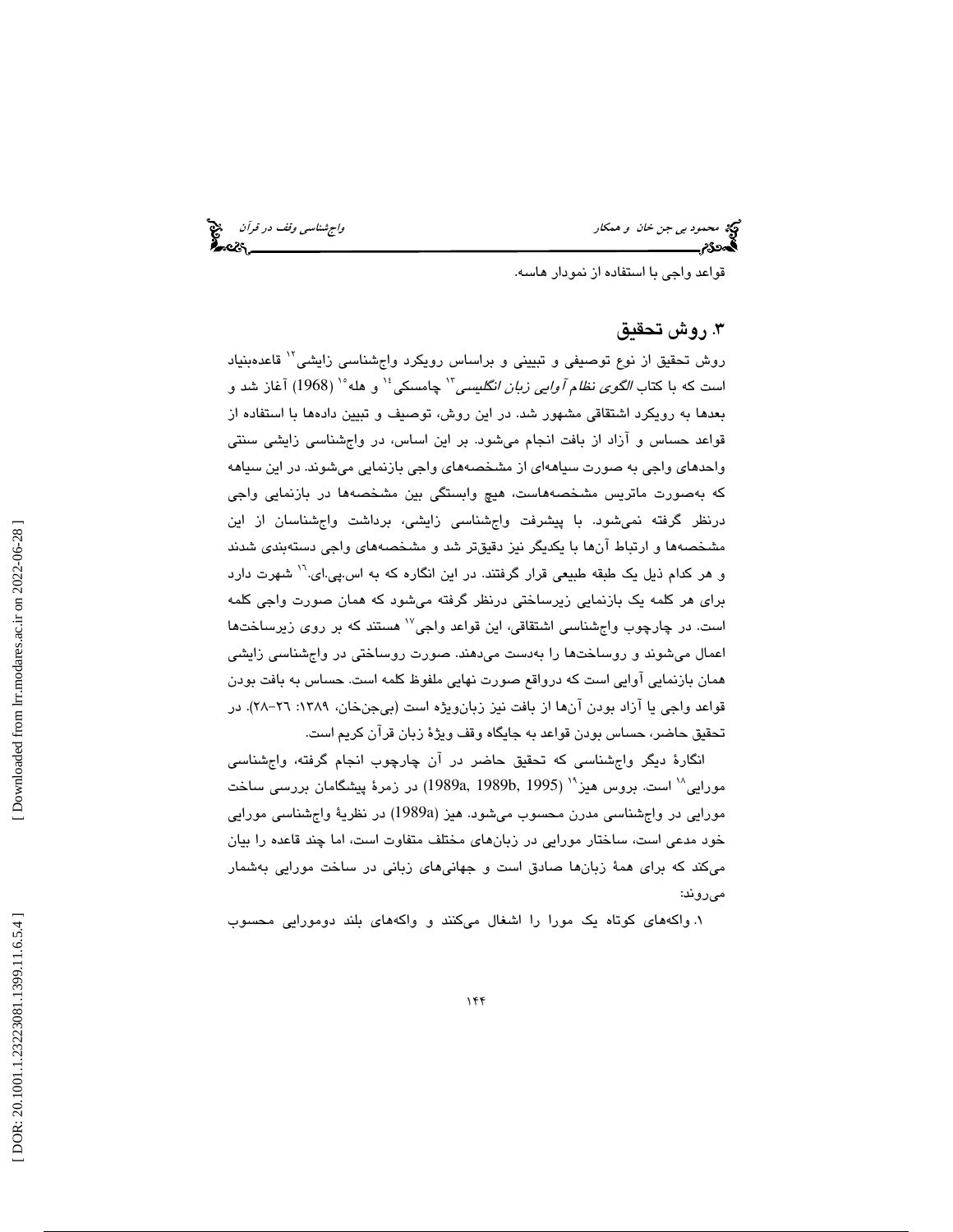# جستاره*اي زباني هاي بيمن و اسفند 1*139 او استداره من دورة المستد 1394 و استدارهاي كون دور استغنار 1394 ا

ميشوند.

. همخوانهاي آغازة هجا مستقيماً به گره هجا متصل ميشوند و جايگاه مورايي ندارند (زعفرانلو، 1385).

۳. همخوانهای پایانهٔ هجا یک مورا را اشغال میکنند. هیمن<sup>۲۰</sup> (1984) معتقد است این پديده نيز زبانويژه است.

٤. تشدیدها در هر جایگاهی تکمورایی<sup>۲۱</sup> و گاهی هم دومورایی<sup>۲۲</sup> هستند همچون زبان كيماتومب*ى* ``.

در زبانهاي بسياري اين تمايز كشش و درنتيجه نياز به مفهوم مورا وجود دارد. از آن جمله ميتوان به زبان ژاپني اشاره كرد (1996 ,shikeko ( كه در آن مورا مهمترين واحد نوايي در تحليلهاي واجشناسي محسوب ميشود. در زبان فارسي پهلوي نيز كشش واكه درمورد دو واکهٔ /ū/ و /Ī/ که بهترتیب با دو واکه /u/ و /i/ تمایزدهنده بودهاند، بهمنزلهٔ عاملي براي تمييز واكهها شناخته شده كه البته امروزه اين تمايز ازميان رفته است (صادقي، ۱۳۵۷: ۱۲۹–۱۲۲).

واجشناسي مورايي كه ميتوان ريشة آن را در كارهاي هيمن (1985 1984,)، مكارتي و پرينس<sup>،۲</sup> (1999) و هيز (1989b ,1989a إيافت، قائل به افزودن مورا بهعنوان يك لايه از طبقهبندي سلسلهمراتب نوايي است، اما مقصود آنان از مورا مفهوم سنتي آن نيست، بلكه مورا در سلسلهمراتب واجي عبارت است از سطحي پايينتر از هجا كه درواقع واحد تقسيم بندي هجا به سبک، سنگين و فوقسنگين<sup>٢٠</sup> نيز بهشمار مي رود. طبق اين دسته بندي، هجاي تكمورايي، سبك، هجاي دومورايي، سنگين و هجاهايي با بيش از دو مورا، فوقسنگين درنظر گرفته ميشوند. بنابراين، مورا تعيينكنندة وزن هجاست. نمونة ديگري در قرآن كه بهنظر میرسد بدون وجود مفهوم مورا بهسختی قابل توضیح باشد «مد» است. مقصود از مد» در قرآن كشش يك واكه بيش از حد معمول آن است كه آن هم در واقع با اضافه شدن » به تعداد موراهاي واكة مذكور انجام ميپذيرد. البته اساس اين گونه طبقهبندي هجاها به عقيدة بسياري از جمله هيمن (88 1985:)، مكارتي و پرينس (1999) و هيز (a1989 (زبانويژه است؛ به اين معنا كه ممكن است در زباني همچون لاتين هجاي CVC سنگين بهشمار آيد و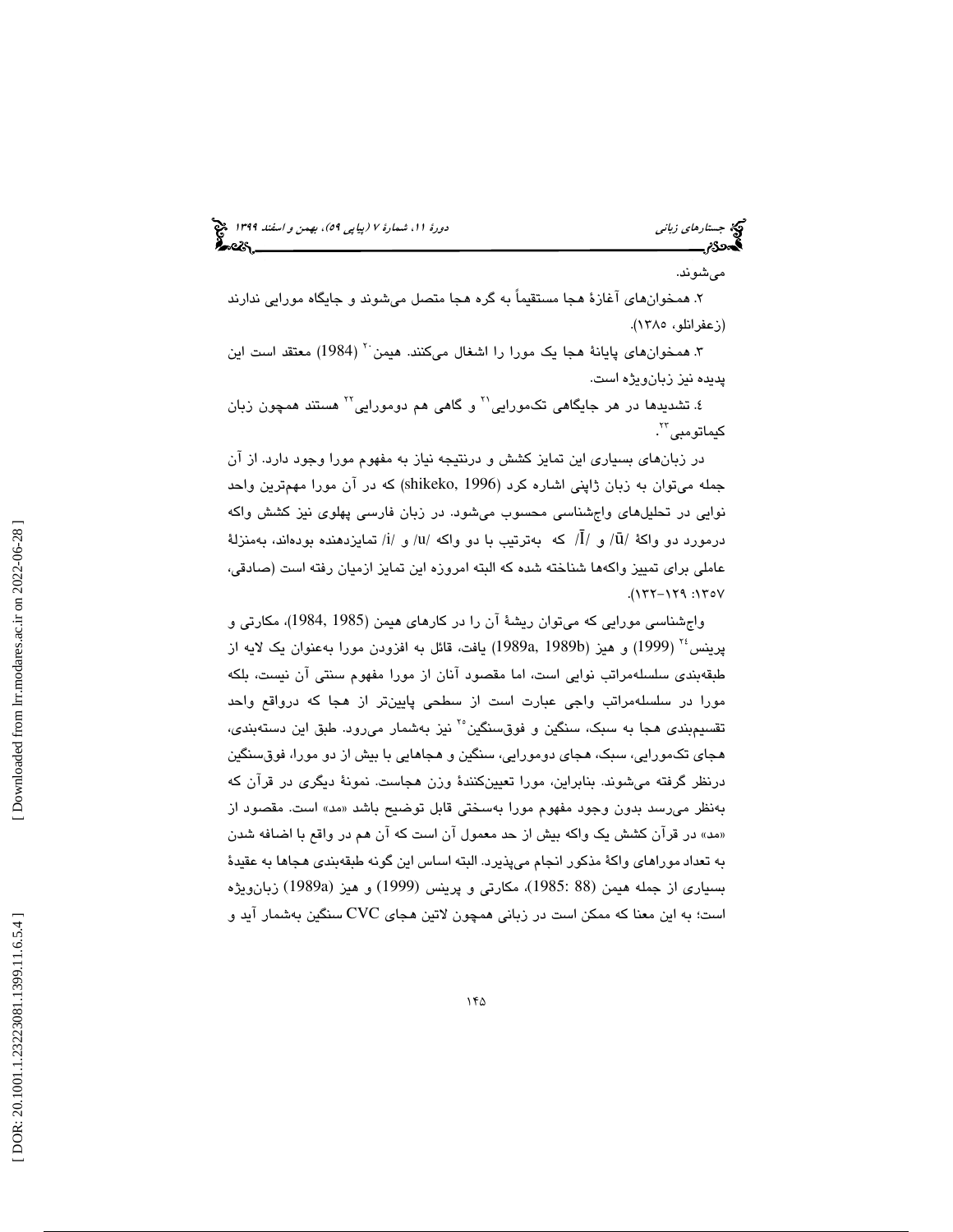محمود بي جن خان و همكار واجتناسي وقف در قرآن متحمد بي جن خان و همكار واجشناسي وقف در قرآن متحمد بي المجتمعة ال<br>المحمد المجتمعة المجتمعة المجتمعة المجتمعة المجتمعة المجتمعة المجتمعة المجتمعة المجتمعة المجتمعة المجتمعة المج

در زباني ديگر هجاي نامبرده سبك باشد. بنابراين، لازم است چگونگي طبقهبندي هجاها را در عربي كلاسيك كه زبان قرآن نيز بخش عمدة ويژگيهاي زباني آن را داراست، بهطور خاص بررسي كرد.

## . وقف در قرآن 4

چون تحقيق حاضر از ديدگاه آوايي و واجي به موضوع وقف ميپردازد، انتخاب قرائتي معيار از متن قرآن ضرورت تام دارد. به اين منظور در تمامي نمونههاي مورد بررسي، گونههاي تلفظي قرآن كه به قرائات سبعه مشهورند، مبناي انتخاب تلفظ صحيح كلمات قرار گرفتند. اين قرائات در بيشتر موارد مورد بررسي پژوهش اتفاق نظر دارند و در مواردي هم كه اختلافاتي وجود داشته، قرائتي كه در بين اين هفت قرائت مشهورتر است، انتخاب شده است و عموماً بيش از 80 درصد موارد موردبررسي بر يك نظر متفقالقول بودهاند. جهت دستيابي به قرائات مذكور، از معجمالقرائات (خطيب، 1422ق) و معجم القرائات القرآنيه (مختار عمر و سالم، 1408ق) استفاده شدهاند.

ارائة توضيحاتي هرچند مختصر در باب وقف و انواع وقف در قرآن بهدليل موضوع پژوهش حاضر نيز بهنظر ضروري ميآيد. پورفرزيب (١٣٨٩: ١٠٢) وقف را اينگونه تعريف در اصطلاح تجويد، وقف عبارت از قطع صوت بر حرف آخر كلمه، با فاصلة زماني ميكند: « لازم براي تنفس و ادامة قرائت است؛ و اگر با لحن فرود بر آخر كلمهاي به قصد پايان قرائت و فراغت از آن باشد، آن را قطع گويند». اصليترين انواع وقف شامل 4 نوع وقف تام، كافي، حسن و قبيح ميشود. وقف تام هنگامي است كه كلام از نظر لفظ و معنا كامل و به بعد آن بستگي نداشته باشد. اين نوع وقف عمدتاً در پايان آيات، داستانها و مباحث معين واقع ميشود. وقف كافي هنگامي است كه كلام لفظاً تمام شده، ولي معناي آن هنوز ناتمام باشد كه اصولاً در اواسط يا اواخر آيات رخ ميدهد. وقف حسن درست عكس وقف كافي است، يعني كلام بهلحاظ معنايي كامل ولي لفظاً ناتمام است. آخرين نوع وقف، قبيح خوانده ميشود و در مواردي رخ مي دهد كه كلام هم بهلحاظ معنايي و هم لفظي ناتمام باشد (پورفرزيب، ١٣٨٩: ۱۱۰–۱۱۰). با وجود اين انچه در پژوهش حاضر اهميت دارد توصيف و تبيين الگوی واجی حاصل از وقف، فارغ از نوع وقف است.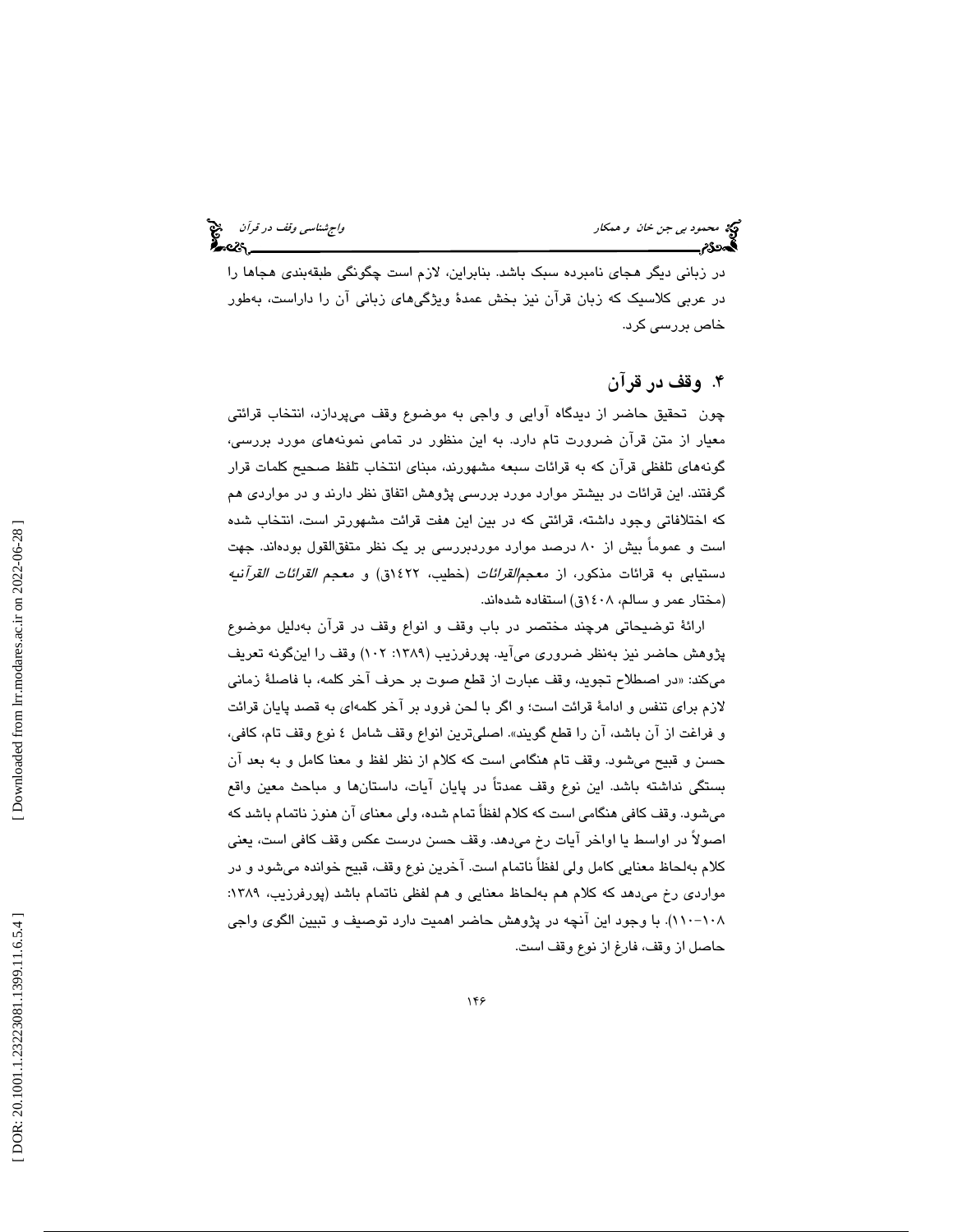### تجزيه و تحليل دادهها 5 .

1ـ5 . حذف واكة كوتاه هجاي پاياني

a, واكههاي اصلي موجود در قرآن كه بر اساس قرائات سبعه بهدست آمده سه واكة كوتاه / :u :,i :,a / را شامل ميشود. بنابراين طول و يا كشش واكه در و سه واكة كشيده / /i, u زبان قرآن تمايزدهنده است. يكي از دلايل برتري واجشناسي مورايي براي بررسي زباني همچون زبان قرآن كه در آن كشش واكه تمايز ايجاد ميكند، وجود ساختاري مناسب در اين نوع واجشناسي براي تبيين فرايندهاست

همانطور كه ون در هولست<sup>71</sup> (Hayes, 1989a: 68-73 :1989 ) مدعى است در زبانهايي كه كشش واكه در آنها تمايزدهنده است، واكههاي بلند، دومورايي و واكههاي كوتاه، تكمورايي بهشمار ميروند، چون در زبان عربي قرآني نيز كشش واكه عامل ايجاد تمايز است، ميتوان مطابق با تحليل هولست، هجاهاي CV آن را تكمورايي و سبك و هجاهاي :CV و CVC را دومورايي و درنتيجه سنگين دانست. همچنين هجاي CVCC را كه به خوشة دوهمخواني ختم ميشود، فوقسنگين درنظر گرفت. در اين مقاله، فرايند وقف بهعنوان شاهدي براي وزن مورايي هجا در زبان قرآني معرفي شده است. بيشتر واجشناسان مورايي از قبيل هيز (1989a,b) لونستم $^{Y^{\backprime}}$  (1996) و كيپارسكي $^{Y^{\backprime}}$  (2003) قائل به جايگاه مورايي براي همخوانهاي موجود در آغازه هجا نيستند. اين مقاله نيز از تجزيه و تحليل دادههاي تحقيق به نتيجهاي مشابه دست يافته است و فقط براي همخوان موجود در پايانه هجا، جايگاه مورايي درنظر گرفته است.

فرايندهاي موجود در وقف قرآن، كه شامل حذف و كشش جبراني ميشود، توجه ما را به چند نكته جلب ميكند. ابتدا از حذف پسوند حالت در هر سه مورد فاعلي، مفعولي و اضافي و نيز ساير واكههاي كوتاه در پايان كلمات ميتوان به اين نتيجه رسيد كه هجاي سبك در محل وقف آيات مجاز نيست .

دادههاي 1 كلمات مختوم به واكههاي كوتاه را نمايش ميدهد كه فارغ از نقش نحوي و ماهيت صرفي در جايگاه وقف، واكة خود را از دست ميدهند. واكههاي كوتاه مذكور در پایان مقولههای غیرفعلی نشانگر حالت دستوری هستند که بهترتیب در دادههای ۱(الف، ب)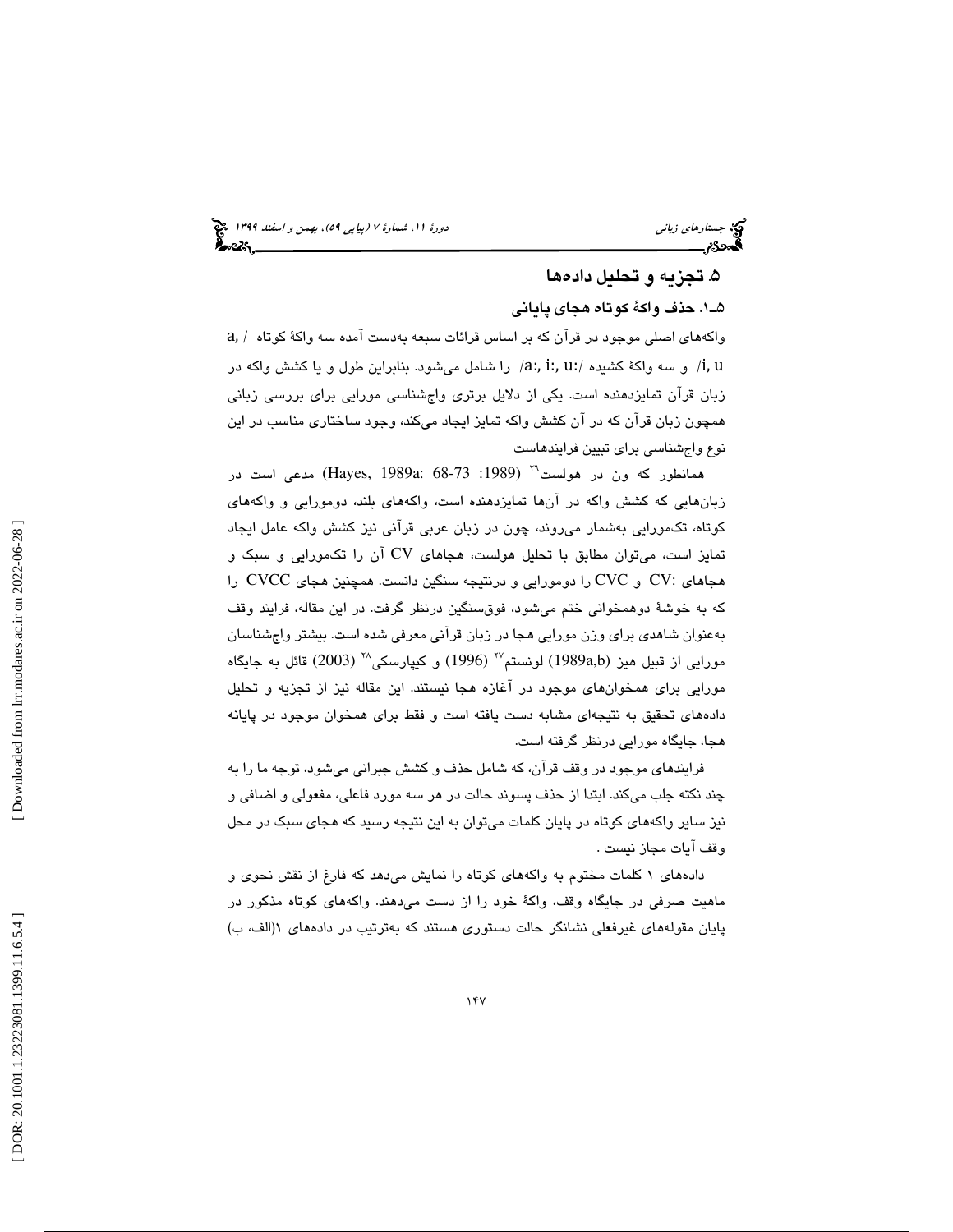محمود بي جن خان و همكار واجتشاسي وقف در قرآن معلمي المحمود بي جن خان و همكار واجشناسي وقف در قرآن معلمي<br>**المحمدى(محمود المحمود المحمود المحمود المحمود المحمود المحمود المحمود المحمود المحمود المحمود المحمود المحمود** 

نشانگر حالت مفعولی، در دادههای ۱(پ، ت، ث) نشانگر حالت فاعلی و در ۱(ج، چ ،ح) نیز نشانگر حالت اضافی هستند. دادههای ۱(خ، د) هم مقولهٔ فعلی را نشان میدهند. به لحاظ نحوه و محل توليد همخوان پاياني در جايگاه وقف نيز تنوع واجي در كلمات رعايت شده است.

| بازنمایی تکواژی                                | صورت<br>تصريفي             | صورت<br>نوشتارى<br>عربى | شمارهٔ<br>سوره/آیه                       | تلفظ در<br>جاىگاە وقف | برابرنهاد<br>فارسى |
|------------------------------------------------|----------------------------|-------------------------|------------------------------------------|-----------------------|--------------------|
| sini:n-ACC (الف                                | sini:n-a                   | سننين                   | Y/90                                     | sini:n                | کو ہ سینا          |
| -DEF-mihra:b (ب<br>ACC                         | ?al-mihra:b-<br>a i-a      | ألمحرابَ                | $Y\1/T$                                  | ?almihra:b            | يرستشگاه           |
| -DEF-?akram (پ<br><b>NOM</b>                   | ?al?akram-<br>$\mathbf{u}$ | ٱلأكرُمُّ               | Y/97                                     | ?al?akram             | گرامیترین          |
| -DEF-şamad (ت<br><b>NOM</b>                    | 7al-şamad-u                | ألصَّمَدُّ              | Y/11Y                                    | <b>?assamad</b>       | ثابت و پر          |
| -DEF-Sazi:z (ٹ<br><b>NOM</b>                   | ?al-Sazi:z-u               | ألعَزيزُ                | 77/11                                    | ?alfazi:z             | گرامی              |
| $_{\tau}$ ) DEF-di:n-GEN                       | ?al-di:n-i                 | ألدين                   | $\Gamma \circ / \Delta$                  | ?addi:n               | دىن                |
| $_{\epsilon}$ ) DEF-bajt- GEN                  | ?al-bajt-i                 | أليَيتِ                 | $\mathbf{r}/\mathbf{v} \cdot \mathbf{r}$ | <b>?albajt</b>        | خانه               |
| $\epsilon$ ) DEF-manfu: $\int$ -<br><b>GEN</b> | ?al-manfu:f-<br>i          | ألمَنفوش                | $2/\lambda \cdot \lambda$                | ?almanfu:f            | زده شده            |
| خ) xalaqa                                      | Xalaqa                     | خَلَقَ                  | $Y/\lambda Y$                            | xalaq                 | آفريد              |
| د) fasfasa                                     | SasSasa                    | غسغس                    | <b>IV/AI</b>                             | fasfas                | يشت كرد            |

. كلمات غيرنكره در محل وقف 1

دادههاي 1 را ميتوان با يك قاعده تبيين كرد. قاعدة موردنظر كه تعميم توصيفي آن با عنوان «حذف واكة كوتاه پايانى» در ادامه امده در قاعدهٔ ۱ صورتبن*دى* شده است. اين قاعده كه صرفاً واجشناختي محسوب ميشود از وجود واكة كوتاه در جايگاه وقف جلوگيري ميكند. درواقع، اين قاعده بهدليل جلوگيري از هجاي سبك در محل وقف رخ ميدهد. اين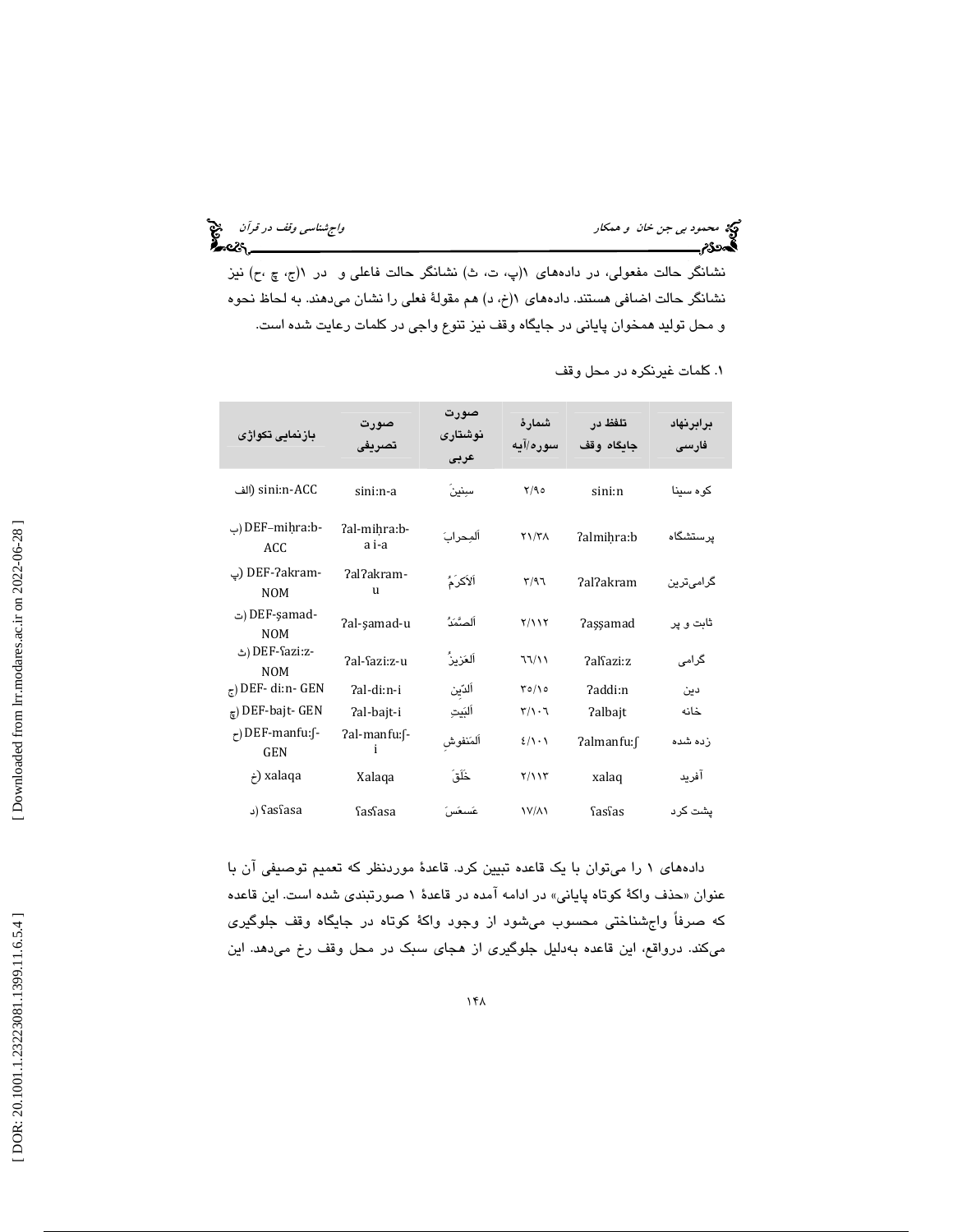هدف با حذف واكة كوتاه از پايان هجا بهدست ميآيد. حذف واكة كوتاه پاياني: در جايگاه وقف قرآني، واكة كوتاه انتهاي واژه حذف ميشود. 1)V  $_{\text{long}}$  →  $\emptyset$  /  $-$ ]<sub>pause</sub>

نشانگر واج تهي است ). Ø )

### 2ـ5 . مقولههاي اسمي داراي پسوند نكره در جايگاه وقف

در زبان عربی قرآنی کلماتی که دارای مقولهٔ اسمی هستند (HN+) یعنی اسمها و صفات، برحسب حالت هماهنگ با يكديگر صرف ميشوند. بر اين اساس، سه پايانة تصريفي /un،/ in/ و /an/ در جايگاه وقف رفتار متفاوتي را نشان ميدهند. ابتدا بايد به تقطيع تكواژي / كلماتي كه به سه پايانة تصريفي فوقالذكر ختم ميشوند، پرداخت. واضح است كه تكواژهای/u/، /i/ و /a/ در پایانهها به ترتیب تكواژ حالت فاعلی، اضافی و مفعولی هستند. پس واج /n/ بايد نشانگر تكواژ نكره باشد. بنابراين، صورت نوشتاري تنوينهاي سهگانه كه در خط عربي بصورت اعراب به حرف آخر كلمات اضافه ميشوند، نشانگر توالي تكواژ حالت و نكره است. در ادامه اين بخش به شرح الگوهای واجی در پايان مقولههای اسمی با پسوند<br>نكره در محل وقف پرداخته مي،شود.

### 1ـ2ـ5 . مقولههاي اسمي فاعلي و اضافي نكره

در بين مقولههاي اسمي نكره، دو حالت فاعلي و اضافي رفتار يكساني را در جايگاه وقف دارند. در دادههاي 2 كه مقولههاي اسمي مذكور را در حالت نكره نشان ميدهد، شاهد حذف قافيه هجاي آخر و انضمام همخوان آغازه هجا به هجاي ماقبل آخر هستيم. به عبارت ديگر، كلمات مذكور در محل وقف، تكواژ نشانهٔ نكره /n/ و نيز دو تكواژ حالت فاعلي /u/ و اضافي / را ازدست ميدهند. i /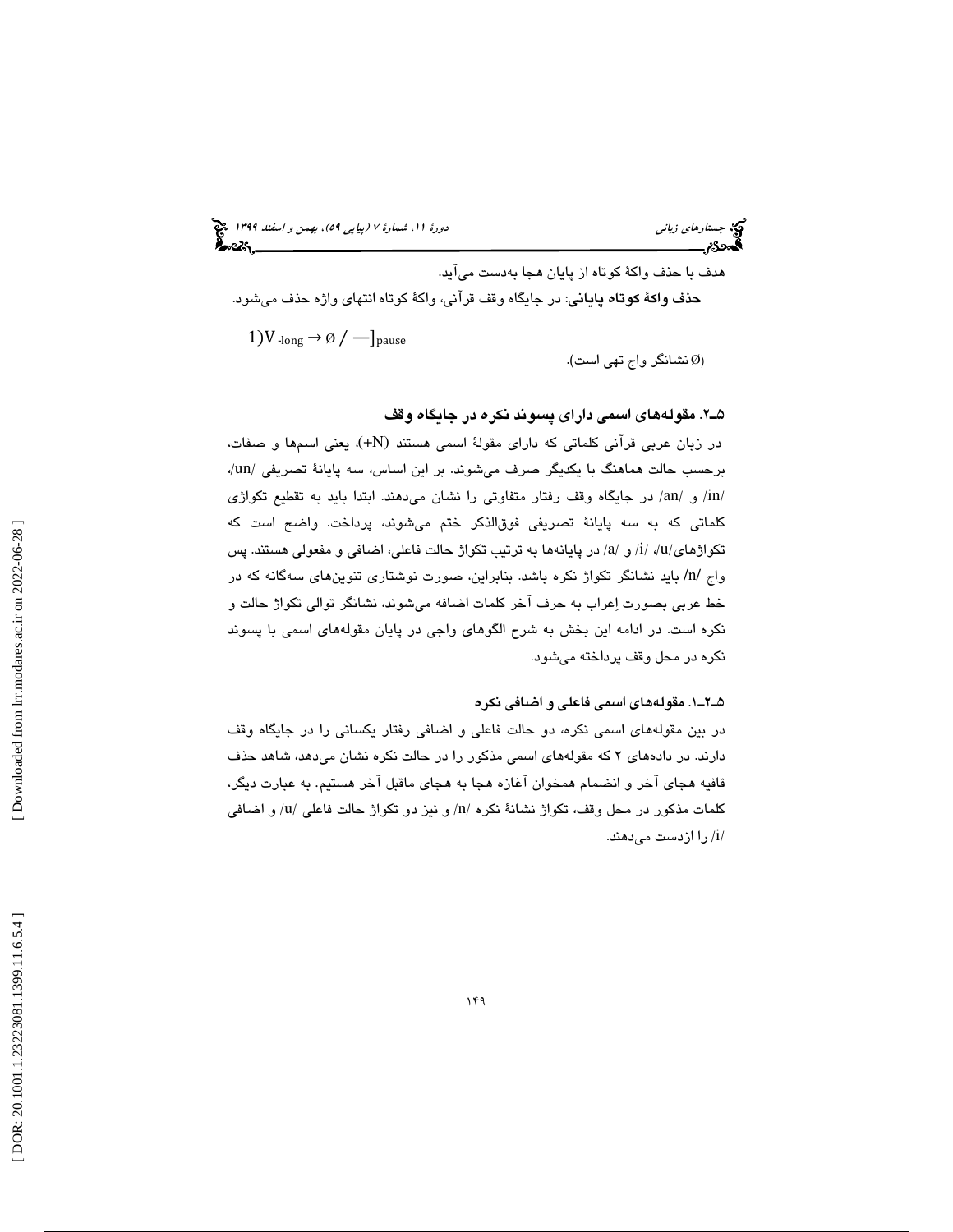محمود بي *جن خان و همكار واجهت المحمود بي جن خان و همكار واجشناسي وقف در قرآن واجهت بين المحمود و قرآن* واجهت ال<br>**المحمود بي حسن المحمود واجهت المحمود المحمود واجهت المحمود و المحمود و المحمود و المحمود و المحمود و المحمو** 

| بازنمايي تكواژى                  | صورت<br>تصريفي     | صورت<br>نوشتارى<br>عربى | شمار ۂ<br>سوره/آیه | تلفظ در<br>جاىگاە وقف | برابرنهاد<br>فارسى |
|----------------------------------|--------------------|-------------------------|--------------------|-----------------------|--------------------|
| -7ali:m-NOM (الف<br><b>INDEF</b> | ?ali:m-u-n         | أليمٌ                   | 1/M/T              | ?ali:m                | دردناک<br>(فاعلى)  |
| -Paḥad- NOM(ب<br><b>INDEF</b>    | 7ahad-u-n          | أحَدُّ                  | 1/117              | <b>?ahad</b>          | فرد (فاعلی)        |
| -marşu:ş- NOM(پ<br><b>INDEF</b>  | marşu: ş-<br>$u-n$ | مرصوصاً                 | 2/71               | marşu:ş               | ريخته (فاعلى)      |
| -2ali:m-GEN (ت<br><b>INDEF</b>   | ?ali:m-i-n         | أليم                    | $\tau$ { $\eta$    | ?ali:m                | دردناک<br>(اضافی)  |
| hisa:b-GEN-INDEF(ٹ               | hisa:b-i-n         | جساب                    | $Y \ Y / Y$        | hisa:b                | حساب<br>(اضافی)    |
| $_{\tau}$ ) fazi:z-GEN-INDEF     | fazi:z-i-n         | عَزيز                   | 91/11              | Sazi:z                | گرامی<br>(اضافی)   |

)2 مقولههاي اسمي نكرة فاعلي و اضافي در جايگاه وقف

در این مرحله نیاز به تعریف قاعدهای برای حذف تکواژ نکره /n/ در محل وقف داریم که در 2 آمده است.

قاعدهٔ حذف تكواژ دستوري نكره: در جايگاه وقف قرآني، واج خيشومي لثوي نشانهٔ نكره حذف ميشود.

2)  $n]_{INDEF} \rightarrow \emptyset$  / -  $]_{PAUSE}$ 

پس از حذف تكواژ نكره آنچه ميماند يكي از واكههاي كوتاه حالت دستوري است كه آن هم طبق قاعدة 1 كه در بخش 1ـ5 بيان شد، حذف ميشود. به عبارت ديگر، قاعدة 2 زمينة عملكرد قاعدة 1 را فراهم ميكند. البته واكة افتاده نشانة حالت مفعولي از اين قاعده مستثني است كه به صورتبندي قاعدهاي مجزا نياز دارد كه در بخش 2ـ2ـ5 آمده است.

در بازنمايي قواعد ذكرشده ضرورتي به استفاده از ساخت هجا نيست، اگرچه ساخت هجا بهطور غيرمستقيم در حد فاصل مرز تكواژ تا جايگاه وقف مستتر است. با وجود اين، ميتوان آن را با استفاده از ساخت وزني كلمات و برحسب هجا نيز تبيين كرد. كفايت تبييني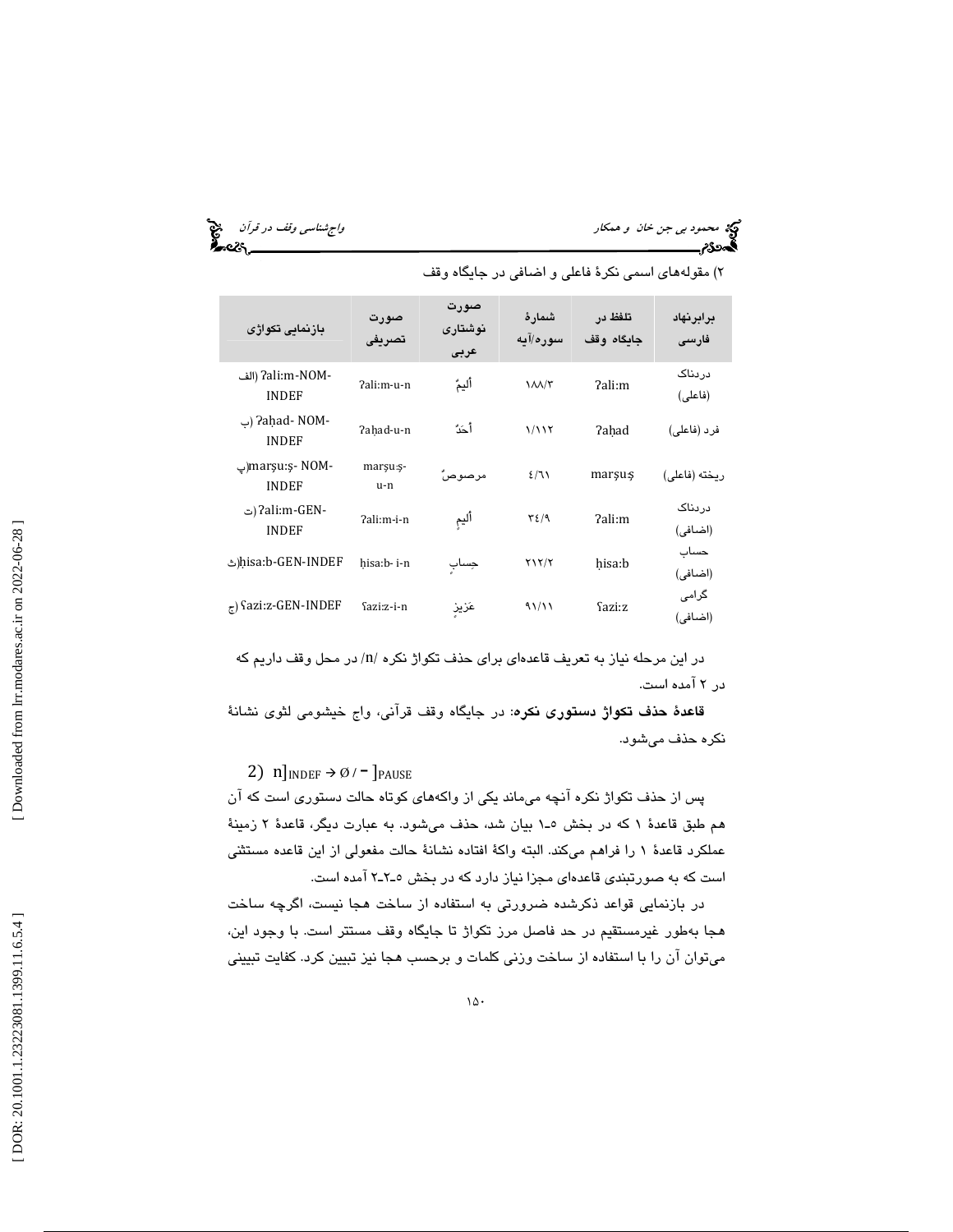بيشتر اين رويكرد از آنجاست كه ميتوان نقش كشش واجي را از طريق مفهوم مورا برجسته كرد. در اين رويكرد، هر مورا (μ (به مثابة يك واحد كشش واجي است كه هر عنصر واجي هجا در زيرساخت به همراه خود دارد و بنابراين جايگاهش در ساخت سلسلهمراتبي هجا در حد فاصل گره هجا و واجهاي تشكيلدهندة آغازه، هسته و پايانة هجاست، زيرا مورا عنصري زبرزنجيري است كه مانند تكيه و آهنگ بر عناصر ساخت هجا عارض ميشود. بنابراين، در جريان نگاشت زيرساخت به روساخت، واجشناسي مورايي به كلمه بهصورت رشتهاي از هجاها، و نه تكواژها، توجه دارد. براي مثال، هجاي پاياني در واژهٔ «اليمٌ» /a.li:.mun/ / بهترتيب نشانگر پسوند حالت / و /n متشكل از سه واج /mun/ است كه دو واج انتهايي /u فاعلي و نكره هستند و واج ابتدايي/m/ واج پاياني ستاك محسوب ميشود. در واجشناسي مورايي براي هر كدام از واجهاي قافيهٔ<sup>۲۹</sup> هجا، يعني مركز <sup>۳۰</sup> و پايانهٔ <sup>۳۱</sup> هجا، حداقل يک جايگاه مورايي درنظر گرفته ميشود. واج /n/ كه تظاهر پسوند نكره است و در پايانهٔ هجا واقع شده صاحب يك موراست. همچنين مركز هجا نيز كه در اينجا نشانگر پسوند حالت است داراي يك مورا است. اما آغازهٔ هجا فاقد موراست و پس از حذف قافیه، آغازهٔ باقیمانده از هجای محذوف به هجای /ii/ منضم شده و چون اين بار در پايانهٔ هجای جديد واقع ميشود، هجابن*دی* مجدد<sup>۲۲</sup> انجام شده و یک مورا به *ه*جای جدید پایانی میافزاید (شکل <sup>۳۲</sup>۱).



ش**کل** ۱: حذف پسوند حالت و نکره واژه /a.li:.mun/)<sup>۲٤</sup> در اشتقاق روساخت از زیرساخت Figure 1: Deletion of the case and indefinite suffixes of the word /?a.li:mun/ (188/3) through derivation of the surface form from underlying form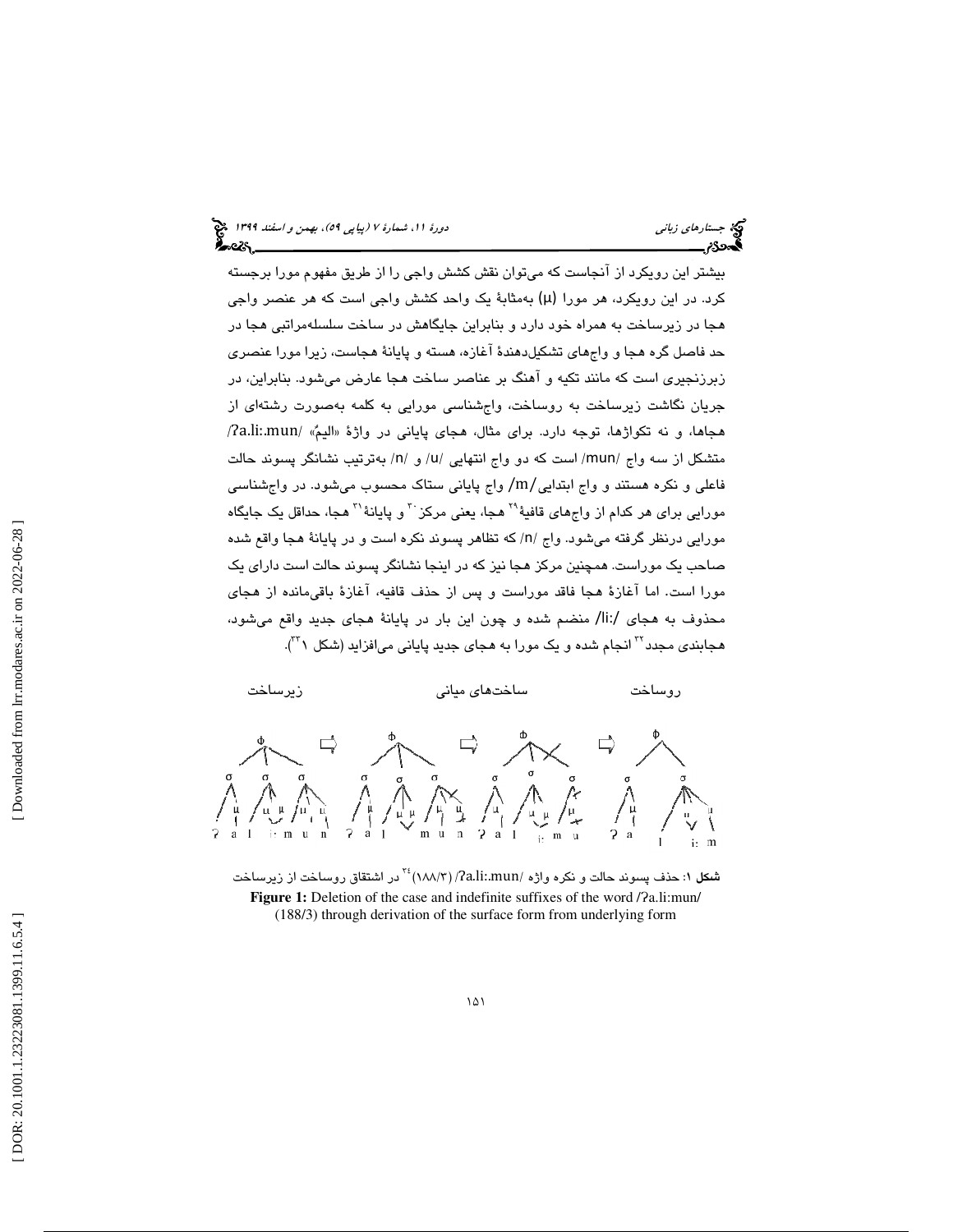محمود بي جن خان و همكار واجتمع المحمود بي جن خان و همكار واجشناسي وقف در قرآن و المحمود المحمود المحمود المحمو<br>المحمود المحمود المحمود المحمود المحمود المحمود المحمود المحمود المحمود المحمود المحمود المحمود المحمود المحمو

### 2ـ2ـ5 . مقولههاي اسمي مفعولي نكره

اسمها و صفتهاي نكره كه در حالت مفعولي صرف ميشوند، مقولههاي اسمي مفعولي نكره نام دارند كه در زيرساخت به پايانة تصريفي و رشتة واجي /an/ ختم ميشوند. همانطور كه پيشتر بيان شد وقتي اين گونه كلمات در جايگاه وقف ظاهر شوند، رفتار متفاوتي به نسبت حالت فاعلي و اضافي از خود بروز ميدهند. به عبارت ديگر، تكواژ نشانگر حالت مفعولي يعني واكة افتاده /a/ پس از حذف تكواژ نكره /n/، خلاف همتايان فاعلي و اضافي خود كه حذف ميشوند، كشيده ميگردد. اين گونه فرايندها كشش جبراني ناميده مي شوند (دادههاي ۳).

)3 مقولههاي اسمي مفعولي نكره در جايگاه وقف

| بازنمايي تكواژي                  | صورت<br>تصريفى | صورت<br>نوشتاری عربی | شمار ۂ<br>سوره/آیه   | تلفظ در جاىگاه<br>وقف | برابرنهاد<br>فارسى |
|----------------------------------|----------------|----------------------|----------------------|-----------------------|--------------------|
| -7ali:m-ACC (الف<br><b>INDEF</b> | ?ali:m-a-n     | أليمأ                | $\lambda / \epsilon$ | ?ali:ma:              | دردناک             |
| -2ahad- ACC(پ<br><b>INDEF</b>    | ?ahad-a-n      | أحَداً               | 19/1A                | ?ahada:               | فرد                |
| -Sazi:z- ACC (پ<br><b>INDEF</b>  | Sazi:z-a-n     | عَرْ يرْ أ           | $\frac{1}{2}$        | Sazi:za:              | گرامی              |

تبديل شدن /an/ به [:a [بيانگر پايايي كشش واجي در روساخت است، زيرا به جبران حذف مشخصههاي زنجيري /n/ مشخصة كشش آن به واكه منتقل شده است. اين تغيير ساختاري سه پيامد واجي دارد: اولا كشش واجي يا مورا از مشخصههاي زنجيري خيشومي لثوي استقلال واجشناختي دارد و بايد آن را بهمنزلة يك عنصر ساختاري درونهجايي به رسميت شناخت، ثانياً هماهنگ با دادههاي 1 كشش واجي باعث ميشود تا هجاي سنگين در محل وقف بهوجود بيايد، ثالثاً تقابل واكههاي افتادة كوتاه و كشيده در جايگاه وقف خنثي ميشود، زيرا ظهور واكه در جايگاه وقف به معناي حضور واكة افتادة كشيده است، بنابراين ميتوان واكههاي كشيده را در مقايسه با واكههاي كوتاه، بينشان محسوب كرد. علاوهبر آن،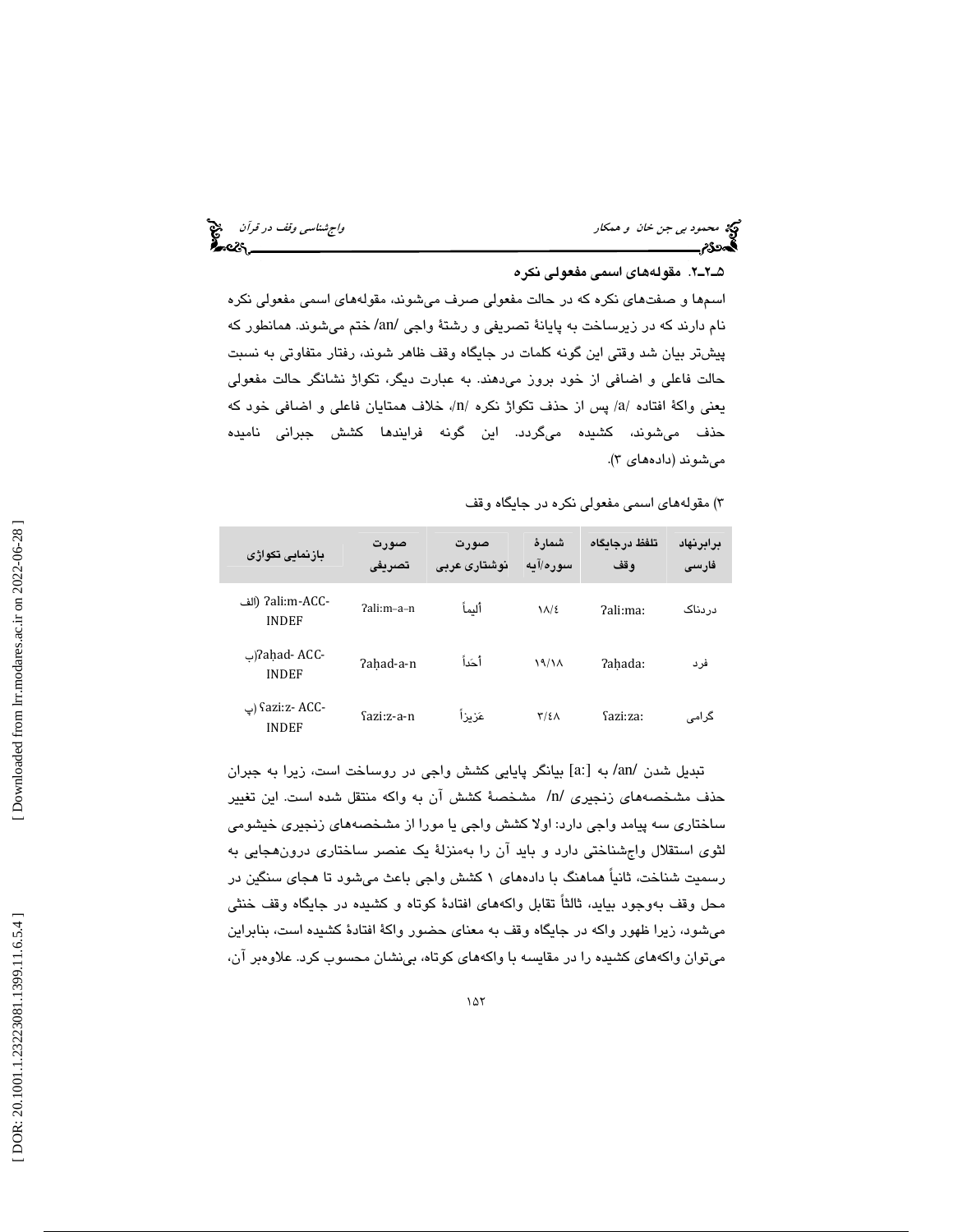رسايي بيشتر واكهٔ /a/ در مقايسه با واكههاي افراشته ميتواند عامل ديگری برای مقاومت /a/ در برابر حذف باشد (رك: 3ـ2ـ5 ). اما دليل حذف اين واكه در نمونههاي 1 (الف، ب، خ، د) كه واژگان غيرنكره منصوب را در جايگاه وقف نشان ميدهند، اولويت ممنوعيت حضور / هجاي تكمورايي يا سبك و الزام هجاي سنگين در محل وقف نسبتبه پايايي واكة افتاده /a با رسايي بيشينه است. بنابراين ساخت مورايي واقعيت كشش واكة افتاده به جبران حذف تكواژ نكره را بهتر تبيين مىكند. قاعدهٔ ۳ كه تعميم توصيفى ان با عنوان «كشش جبرانى» آمده، حذف تكواژ نكرهٔ /n/ و به جبران آن گسترش موراي خالي به واكهٔ افتاده را بهصورت يكجا صورتبندي كرده است. بنابراين ميتوان نتيجه گرفت تكواژ نكره از منظر واجشناختي مورايي است، زيرا پس از حذف كامل مشخصههاي زنجيري آن، مدت زمان توليدش به واكه پيش از خود منتقل شده است.

كشش جبراني: در جايگاه وقف قرآني، واكهٔ افتادهٔ /a/ به جبران حذف پسوند نكرهٔ /n/ كشيده ميشود.



قاعدة كشش جبراني مذكور در جايگاه وقف بهصورت قاعدة گشتاري نيز در قاعدة 4 آورده شده است.

 $\epsilon$ ) V<sub>+low</sub> -MASC ] PAUSE 2  $\cdots$   $\rightarrow$  1+1  $\emptyset$  1

آنچه قاعدة 4 نشان ميدهد عبارت است از حذف پسوند نكره كه با شمارة 2 مشخص شده و با تكواژ /n/ تظاهر مىيابد. همچنين كشش واكهٔ افتاده كه با شمارهٔ ۱ مشخص شده،در روساخت افزايش يافته است كه از طريق مجموع 1+1 مشخص شده است. به عبارت ديگر، واكة افتاده به دنبال خودش كپي ميشود تا حذف پسوند نكره از طريق دوبرابر يا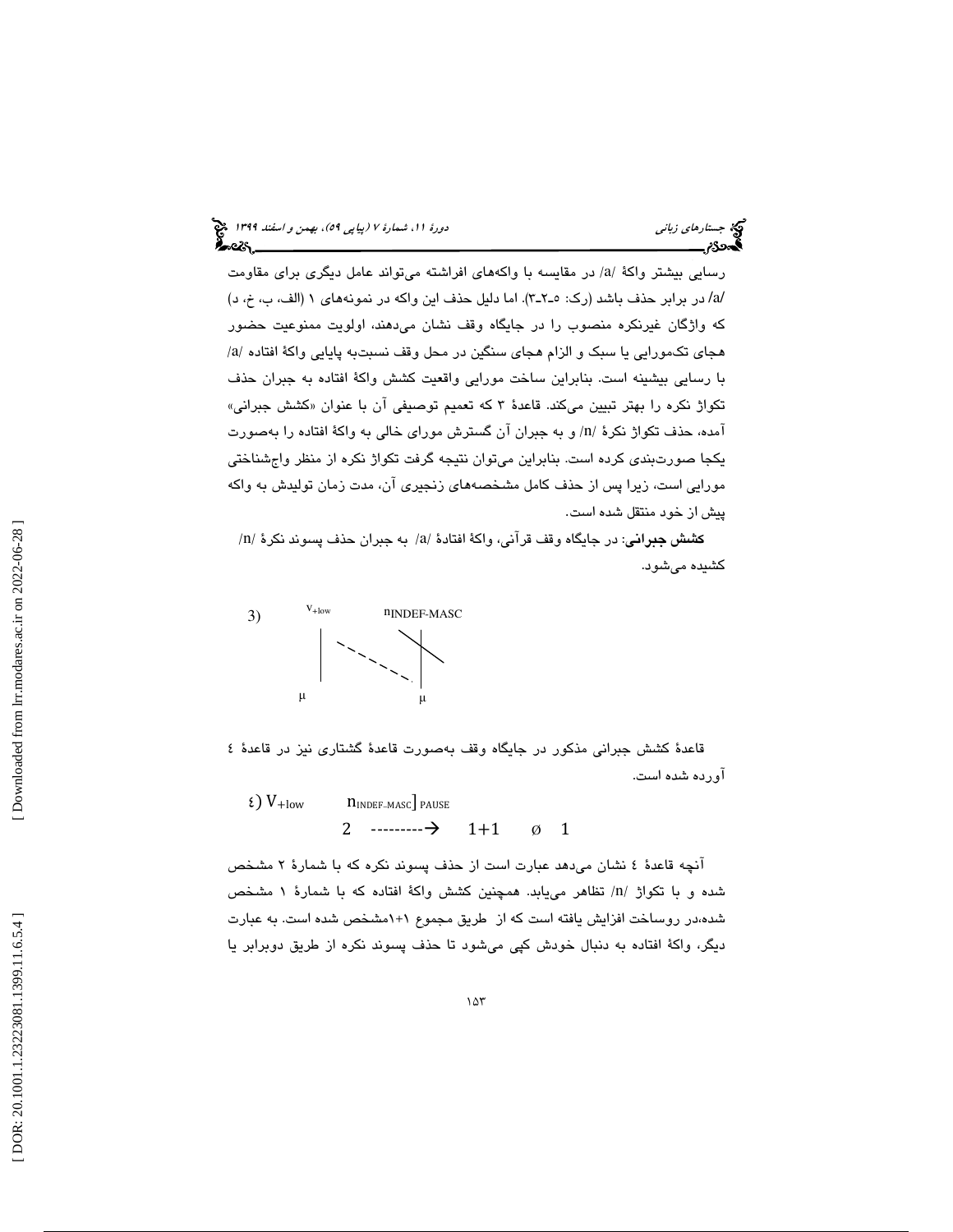محمود بي جن خان و همكار واجتمع المحمد بي جن خان و همكار واجشناسي وقف در قرآن و المحمد المحمد و المحمد المحمد ا<br>المحمد المحمد المحمد المحمد المحمد المحمد المحمد المحمد المحمد المحمد المحمد المحمد المحمد المحمد المحمد المحم

كشيده شدن واكة /a/ جبران شود.

 اين نكته اهميت دارد كه واژههايي در جايگاه وقف قرآن وجود دارند كه به دلايلي غير از پسوند حالت یا تکواژ نکره به رشتههای واجی /in/,/un/ یا /an/ تبدیل میشوند. برای مثال، واژههاي 5 از اين دسته هستند.

| بازنمايي تكواژي              | صورت<br>تصريف | صورت<br>نوشتارى<br>عربى | شمار ۂ<br>سوره/آبه | تلفظ<br>درجايگاه<br>وقف | برابرنهاد<br>فارسى |
|------------------------------|---------------|-------------------------|--------------------|-------------------------|--------------------|
| الف) ?aha:na −1st-sing- PRON | ?aha:na-ni    | أهائن                   | 17/19              | ?aha:nan                | خوار کرد<br>مر ا   |
| ات) ?akrama- 1st-sing- PRON  | ?akrama-ni    | أكرَمَن                 | 1/11٢              | ?akraman                | گرامی<br>داشت مرا  |

5( ) كلمات مختوم به حروفي شبيه به پسوندهاي حالت در انتهاي واژه

هنگامی که واژههای ٤ که به /i/ ختم شدهاند، در جایگاه وقف واقع شوند، طبق قاعدهٔ ١ واكة كوتاه انتهايي آنها حذف ميشود؛ آنچه در انتهاي اين كلمات باقي / / و مذكر بودن واج /a an/ است. حال اگر در قاعدة 3 نشانة نكرة واج /n ميماند دو واج / مشخص نباشد، انتظار ميرود اين بار امكان توصيف ساختاري براي كشش جبراني فراهم باشد. درحالي كه چون /n/ نمايندهٔ ضمير اول شخص مفرد است و نه نكره، شرايط لازم براي عملكرد مجدد قاعدة 2 3و فراهم نيست. علاوه بر اين ترتيب اعمال قواعد كه در بخش 4ـ5 آمده است نيز از اعمال دو قاعدة ذكرشده جلوگيري ميكند.

(2012) جمعبندي <sup>35</sup> پس از هيز (1989)، لوونستام (1996) و كيپارسكي (2003)، يون نسبتاً جامعي در باب ردهشناسي كشش جبراني و تغييراتي در دو جهاني مهم دربارة اين پديده كه توسط محققان پيشين پيشنهاد شده بود، ارائه ميدهد. وي براي همخوان موجود در آغازهٔ'<sup>۲</sup> هجا نيز جايگاه مورايي درنظر ميگيرد. پذيرش اين فرضيه در دادههاي قرآني جاي بحث دارد.

اما واقعيتي كه در قاعدة گشتاري 4 بازنمايي نشده است، ولي در قاعدة 3 نشان داده شده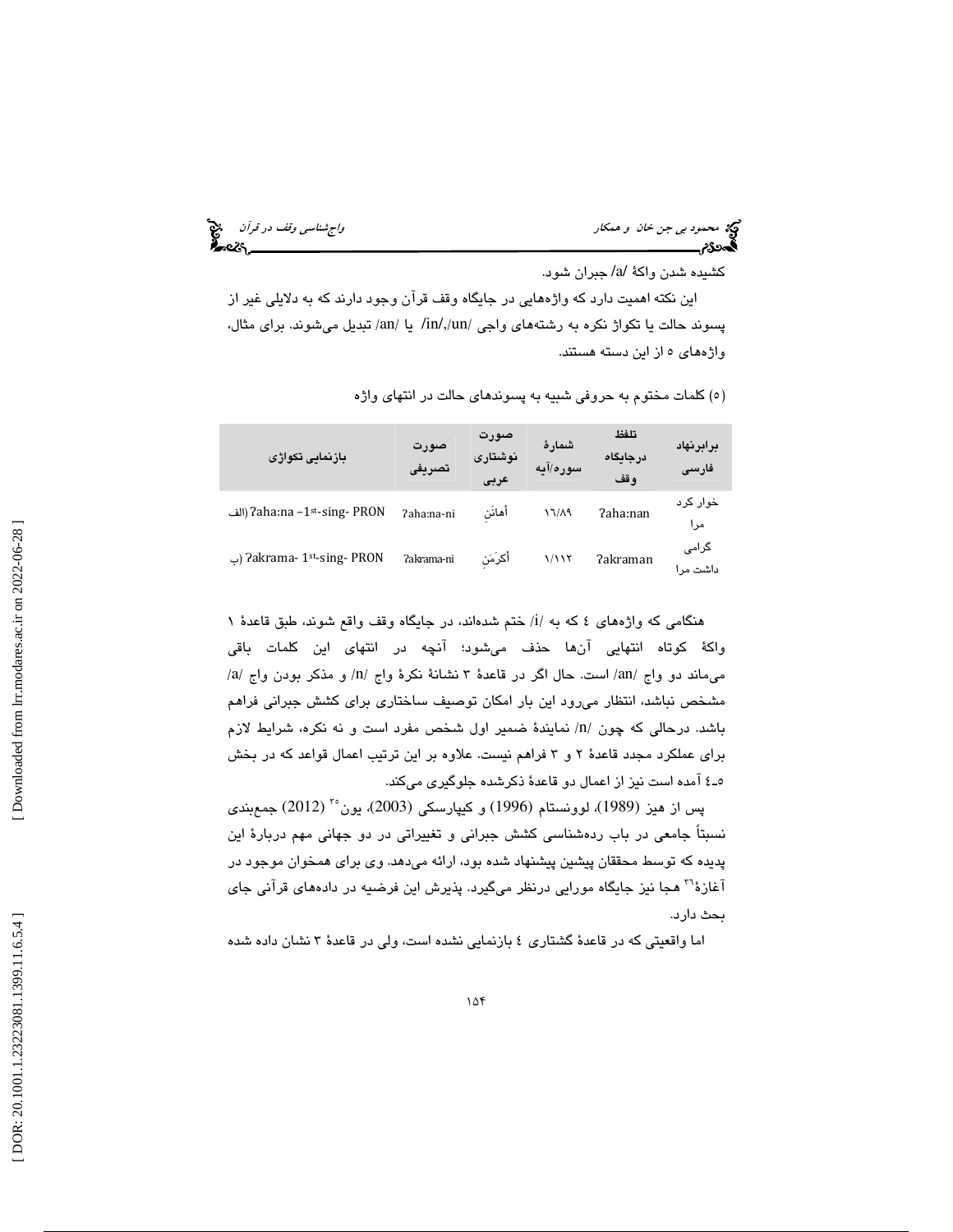است، استقلال ديرش ذاتي خيشومي لثوي يا مشخصة كشش از ساير مشخصههاي واجي آن است، زيرا كشش بيشتر واكه در جايگاه وقف ناشي از جذب ديرش ذاتي خيشومي لثوي توسط واكه است. عليرغم اينكه ساير مشخصههاي واجي خيشومي لثوي، كه كيفيت آن را شكل ميدهند، حذف شدهاند. مدلسازي اين واقعيت در چارچوب واجشناسي مورايي از طريق اضافه كردن لاية مورا در حد فاصل گرة هجا و ساير مشخصههاي واجي در ساختار سلسلهمراتبي هجا امكانپذير است. بر اين اساس، خط پيوندي خيشومي لثوي در پايانه با موراي آن در لاية مورا قطع ميشود و سپس مركز هجا، كه همان واكة افتاده است، با خط پيوندي به موراي شناور حاصل از حذف /n/ متصل ميشود. نتيجة اين اتصال به معناي كشش بيشتر واكة افتاده در روساخت در جايگاه وقف است (شكل )2.



شکل۲: کشش جبرانی واکهٔ /a/ در واژهٔ /jusran/ در جایگاه وقف در چارچوب واجشناسی مورایی **Figure 2:** Compensatory lengthening of the vowel /a/ in the word /jusran/ (5-94) at the pause position under the framework of the moraic phonology

/ در برابر حذف 3ـ2ـ5 . مقاومت /a

الگوي واجي قابل توجه در جايگاه وقف، حذف واكههاي افراشتة حالت فاعلي و اضافه در مقابل عدم حذف واكة افتادة حالت مفعولي در مقولههاي اسمي نكره است. واكة افتادة /a/ خلاف واكههاي افراشته نهتنها حذف نميشود، بلكه كشيده ميشود. شواهد ردهشناختي مبني بر مقاومت واكة افتاده /a/ در برابر حذف وجود دارد. تيلر $^{^\mathrm{vv}}$  (21 :1994) با ارائة طبقهبندى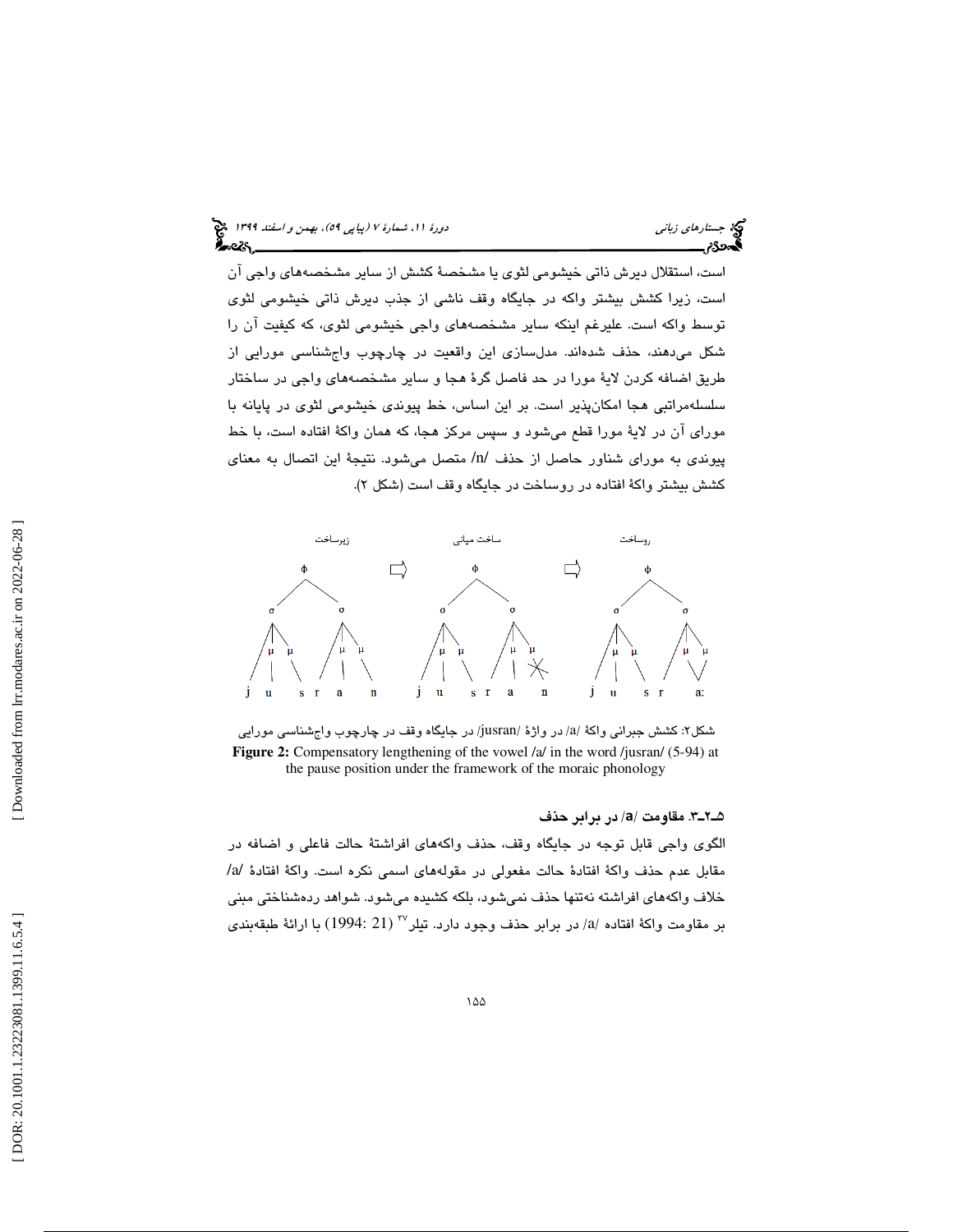$(1977)$  که در آن اساس تمايل و يا مقاومت واكهها براي حذف را جايگاه و ارتفاع بان ميداند، مدعي است واكههاي افراشته در مقايسه با واكههاي افتاده تمايل بيشتري به ز حذف دارند و همين ارتباط را براي واكههاي پيشين و پسين نيز قائل است، يعني واكههاي پسين در مقايسه با واكههای پيشين تمايل بيشتری به حذف دارند. در اين زمينه سانگ<sup>۳۹</sup> و ديموث<sup>.،</sup>ْ (2008) معتقدند كشش واكه در هجايي كه همخوان پايانهٔ آن حذف شده بهدليل پر كردن موراي خاليشده نبوده و تنها به جبران همخوان محذوف انجام ميشود؛ به كلام ديگر آنها نيازي به وجود جايگاهي به نام مورا جهت تبيين كشش رخداده نميبينند. آنان سپس طبقهبندی سلکرک<sup>٬٬</sup> (1984) را ارائه میدهند که طبق آن /a/ رساترین و درنتیجه مقاومترین واكه، و بهطور كلي، آوا در برابر حذف محسوب ميشود. شيگكو (1996) نيز شواهدي را از زبان ژاپني در تأييد تفاوت واكههاي افراشته و افتاده در تمايل و عدم تمايل به حذف و درعوض تمايل به كشش و بر عكس، ارائه ميدهد. جالبترين نكته در نتايج بهدست آمده توسط شيگكو شرايطي است كه كشش واكة موجود در هجاي ماقبل آخر (وقف) در آنها رخ میدهد که عبارتاند از ۱) هجای ماقبل اخر بسته بوده و به واجی خیشومی منتهی شود و ۲) واكة مذكور غيرافراشته باشد.

همانطور كه گفته شد الگوي واجي ديگري كه در كشش جبراني در جايگاه وقف قرآني وجود دارد اين است كه تقابل واكهٔ افتادهٔ كوتاه /a/ پس از حذف /n/ با واكهٔ كشيدهٔ متناظرش /a:/ خنثي مي شود. اين رويدادي ساختاري است. به عبارت ديگر، واكة افتادة كوتاه /a/) و همين طور ساير واكههاي كوتاه) هيچگاه جواز حضور در جايگاه وقف را ندارند. بنابراين، خلاف استدلالهاي مطرحشده مبني بر مقاومت واكة افتاده در برابر حذف، واكة افتاده نيز همانند واكههاي افراشته حذف ميشود، با اين تفاوت كه واكة كوتاه افتاده بهمنزلة تكواژ حالت مفعولي به واكة متناظر كشيدهاش تبديل ميشود. هركدام از دو استدلال را بپذيريم، چون واكههاي افتاده رساتر از واكههاي افراشته هستند، بنابراين بايد رسايي را عامل اصلي در حذف دانست: يعني با افزايش رسايي گرايش به حذف كمتر ميشود.

### 3ـ5 . مقولههاي اسمي مؤنث مفرد

الگوي ديگر واجي در جايگاه وقف به مقولههاي اسمي مؤنث مفرد مربوط است. تقطيع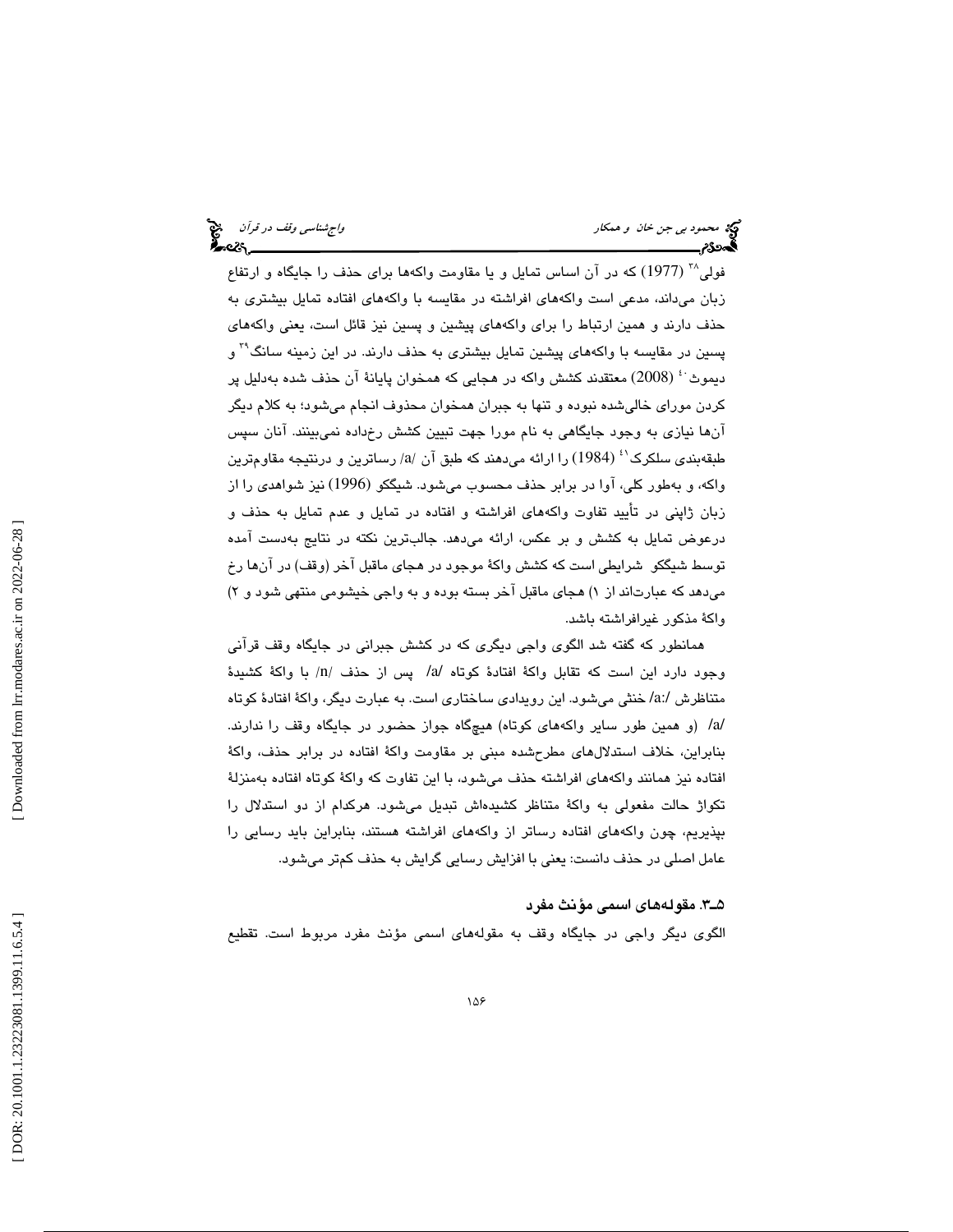تكواژي اين نوع كلمات در دادههاي 6 نشان ميدهد كه تكواژ دستوري تأنيث، حالات سهگانة دستوري و نكره پشت سرهم به مقولة اسمي اضافه ميشوند. هنگامي كه مقولههاي اسمي مفرد مؤنث با هر سه حالت فاعلي، مفعولي و اضافي در حالت معرفه و نكره در جايگاه [ وقف قرار ميگيرند، پسوندهاي نكره و حالت حذف شده و تكواژ تأنيث نيز به واجگونة [h تبديل مي شود. چون واجِگونة [h] به واج /h/ تعلق دارد، بنابراين تقابل انفجاري تيغهاي بيواك /t/ و سايشي چاكنايي بيواك /h/ در جايگاه وقف خنثي ميشود. به عبارت ديگر، در جايگاه وقف تكواژ تأنيث هميشه بهصورت [h [تلفظ ميشود.

برای مثال بخش پایانی چهار كلمهٔ مؤنث نشان داده شده در دادههای ٦، در جایگاه وقف به يك صورت واحد تلفظ ميشوند.

| بازنمائی تکواژی                              | بازنمایی صرفی       | صورت<br>نوشتارى<br>عربى | شمار ہ<br>سوره/آبه    | تلفظ درجائكاه<br>وقف | برابرنهاد<br>فارسى |
|----------------------------------------------|---------------------|-------------------------|-----------------------|----------------------|--------------------|
| -DEF-qa:riʕa-FEM (الف<br><b>NOM</b>          | Pal-qa:rifa-t-u     | ألقارعَةُ               | $\sqrt{\cdot}$        | ?alqa:risah          | کو بندہ            |
| -DEF-?af?ida-FEM (پ<br><b>GEN</b>            | ?al-?af?ida-t-i     | ألأفئِدَة               | $V/\Lambda \cdot \xi$ | ?al?af?idah          | دل(جمع)            |
| $_{\tau}$ ) ha:wija-FEM-NOM-<br><b>INDEF</b> | ha:wija-t-u-n       | هَاوِيَةٌ               | 9/1.1                 | ha:wijah             | هاويه(اسم<br>خاص)  |
| o) mutahhara-FEM-ACC-<br><b>INDEF</b>        | mutahhara-t-<br>a-n | مُطَهَّزَةً             | $Y/9\Lambda$          | mutahharah           | یاک شده            |

) بازنمايي واژگان مؤنث در جايگاه وقف 6

قاعدهٔ ٥ که تعمیم توصیفی آن نیز با عنوان «حذف مشخصههای حفرهٔ دهان»<sup>٤٢</sup> آورده شده است، تغيير ساختاري را براي مقولههاي اسمي مؤنث مفرد در جايگاه وقف صورتبندي ميكند .

**حذف مشخصههای حفرهٔ دهان**: مشخصههای تولید دهانی انفجاری تیغهای در تکواژ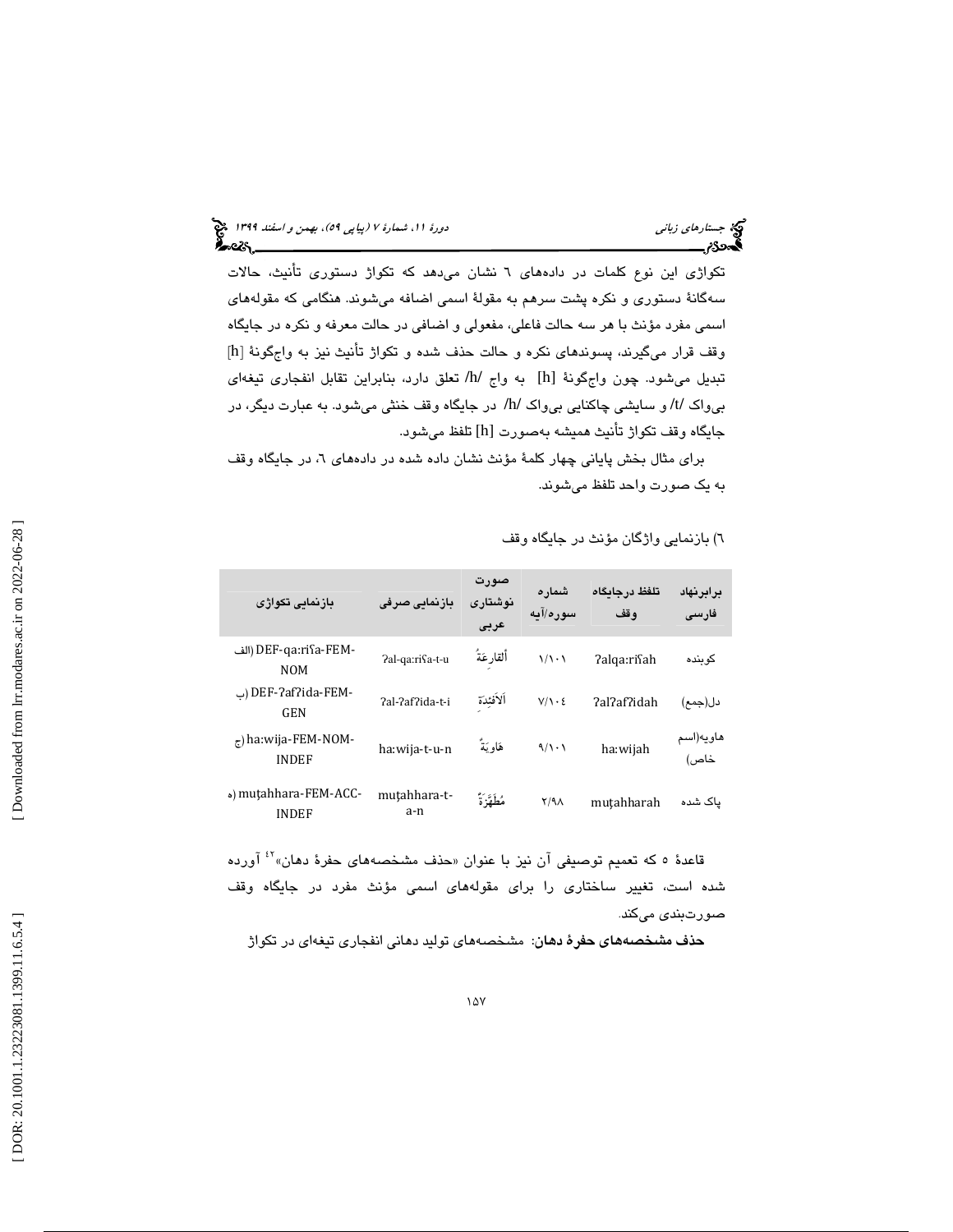محمود بي جن خان و همكار واجتمع العالمي وقف در قرآن واجتمع العالمي وقف در قرآن واجهتناسي وقف در قرآن واجبا<br>ال**ج**معی العالمي العالمي و العالمي العالمي و العالمي و العالمي و العالمي و العالمي و العالمي و العالمي و العالم<br>الع

تأنيث و در جايگاه وقف حذف ميشود.

5) t ]FEM -------- h/ --]PAUSE

در قاعدة «، 5 FEM « نشانگر تكواژ تأنيث براي مقولههاي اسمي است. بنابراين، اگر واج /t/ عضوى از ستاک فعل و يا جزئي از تکواژ ديگرى غير از تأنيث باشد، قاعدۀ فوق در فرايند اشتقاق روساخت عمل نميكند. نكتة قابل توجه اين است كه چون انفجاريهاي بيواك عربي قرآني را، مانند فارسي و آلماني و بعضي زبانهاي ديگر، ميتوان دميده درنظر گرفت، بنابراین تبدیل شدن /tʰ/ به [h] بهمعنای حذف مشخصههای حفرهٔ دهان از انفجاری دمیده و درنتيجه، استقلال آن از مشخصة حنجره است. اين نوع تبديل كه در آن مشخصههاي محل و نحوة توليد يك همخوان دهاني مستقل از مشخصههاي حنجره حذف ميشوند، به قاعدة حذف مشخصههاي حفرة دهان شهرت دارد. شواهد ردهشناختي براي اين استدلال از زبان- های مختلف توسط اوبرین $^{\mathbf{\mathit{t}}}$  (2012)، مکارتی (1988) و کلمنتس $^{\mathbf{\mathit{t}}}$  (1985) ارائه شده است.

درمورد اعمال قاعدة 5 بايد اضافه كرد كه هجاي سبك در محل وقف مجاز نيست. پسوند /t/ كه نشانگر پسوند تأنيث در حالت مفرد است پيش از پسوندهاى حالت و نكره، واقع ميشود. اين دو پسوند كه مهمترين پسوندهاي واقعشده پس از پسوند تأنيث هستند، هنگامي كه در محل وقف واقع ميشوند به ترتيب طبق قواعد 1و 2 حذف ميشوند و سپس /t/ پاياني به [h] تبديل ميشود.

### 4ـ5 . ترتيب اعمال قواعد

تعامل قواعد چگونگي تلفظ كلمات را در جايگاه وقف صورتبندي ميكند. چون تكواژ نكره در جايگاه پاياني مقولههاي اسمي نكره قرار دارد ميتوان قاعدة 2 يعني حذف تكواژ نكره را در جايگاه اول ترتيب اعمال قواعد قرار داد و چون پس از حذف تكواژ نكره آنچه باقي ميماند واكههاي كوتاه نشانة حالت است، بنابراين قاعدة 1 يعني حذف واكة كوتاه پاياني در رتبة دوم ترتيب اِعمال قواعد قرار ميگيرد. به عبارت ديگر قاعدهٔ ۲ براي قاعدهٔ ۱ زمينهچيني<sup>،،</sup> ميكند، يعني شرايط اعمال آن را فراهم ميكند. همانطور كه بحث شد واژههاي نكرة مفعولي مشمول اين قاعده نمي شوند و قاعدهٔ ۳ بهطور مجزا بر آنها اعمال مي شود.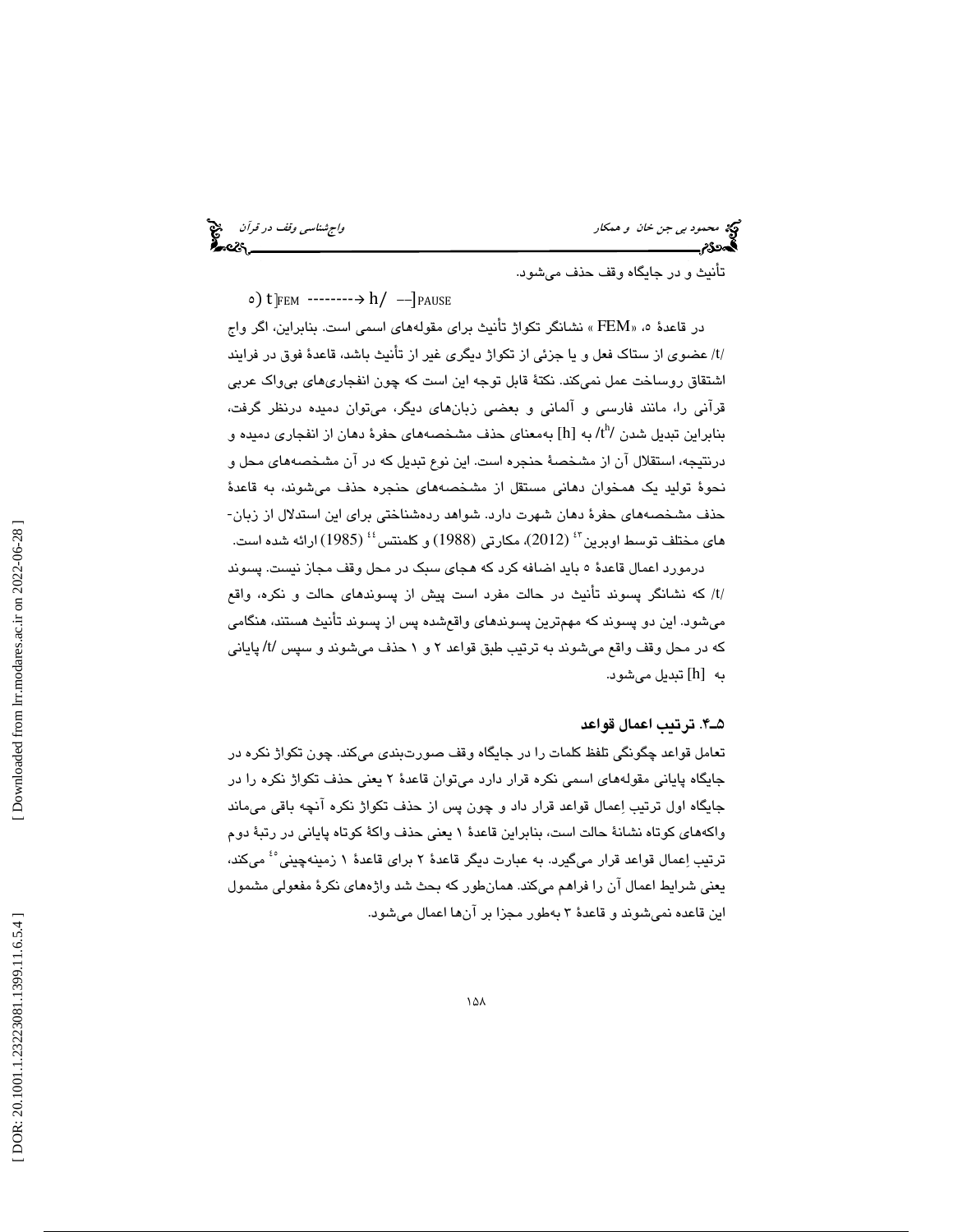درمورد مقولههاي اسمي مؤنث نكره ابتدا قاعدة 2 تكواژ نكره را حذف ميكند، سپس قاعدة 1 واكههاي كوتاه نشانة حالت را حذف ميكند و درنهايت قاعدة 5 مشخصههاي دهاني تكواژ /t/ را حذف و آن را به[h] تبديل مىكند. به اين ترتيب قاعدهٔ ۲ براى توصيف ساختارى قاعدة 1 و قاعدة 1 براي توصيف ساختاري قاعدة 5 زمينهچيني ميكنند. براي مقولههاي اسمي مؤنث معرفه نيز همچون واژههاي نكرة قاعدة 1 زمينة عملكرد قاعدة 5 را فراهم ميكند. درمورد واژههاي مختوم به واكة كوتاه نيز فارغ از مقولة صرفي و نحوي قاعدة 1 و سپس در صورت نياز قواعد ديگر اعمال ميشوند.

در تلفظ كلمات نكرة مذكر در جايگاه وقف، قاعدة كشش جبراني 3 مستقل از ساير قواعد عمل ميكند كه در آن حذف تكواژ نكره با تلفظ ساير كلمات مختوم به تكواژ نكره مشترك است. يعني حذف /n/ و كشش /v<sub>+low</sub> پشت سر هم عمل ميكنند. بنابراين، ترتيب اعمال قواعد بايد بهگونهاي باشد كه پس از حذف تكواژ نكره، درصورتي كه كلمة مذكر باشد، كشش واكة افتاده رخ دهد كه درمجموع قاعدة 3 ميشود، و در غير اين صورت قاعدة 1 و در صورت مؤنث بودن كلمه قاعدة 5 عمل كند.



درنهايت تعامل قواعد واجي را در جايگاه وقف قرآني ميتوان بهصورت نمودار هاسة

: نمودار هاسه قواعد واجي در محل وقف عربي قرآن شكل 3 **Figure 3**: Hasse diagram for phonological rules in the pause position of Quran

### 5ـ5 . هجاي فوقسنگين در محل وقف

 تا اين بخش مطالبي دربارة هجاي سنگين و سبك در محل وقف بيان شد، به اين شرح كه هجاي سبك در محل وقف مجاز نيست و به همين دليل هجاهاي سبك موجود در محل وقف

شكل 3 نشان داد: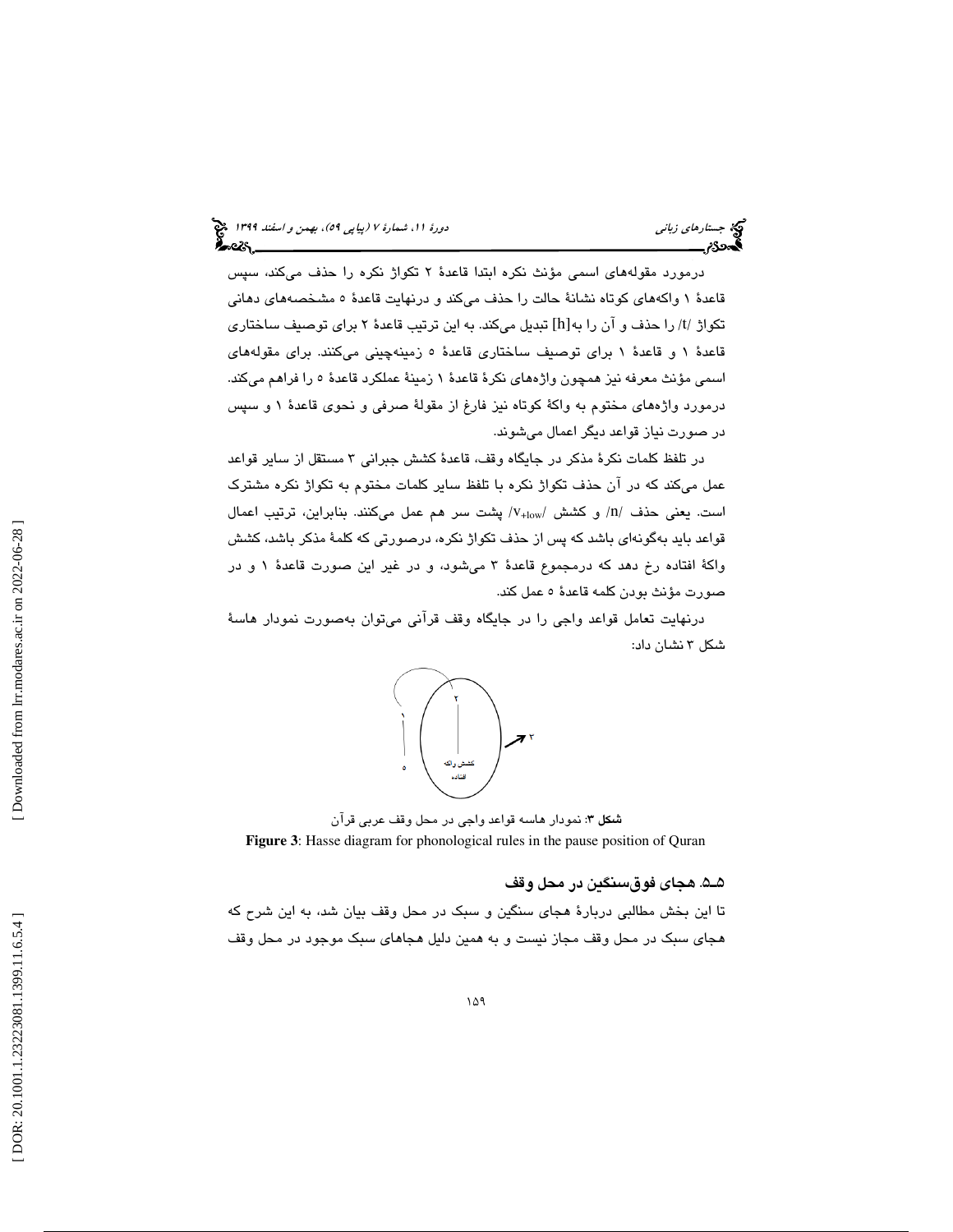محمود بي *جن خان و همكار واجهت المحمود بي جن خان و همكار واجشناسي وقف در قرآن م*حمود بي جن خان و همكار واجب المح<br>**المحمود محمود المحمول والمحمول المحمول المحمول المحمول المحمول المحمول المحمول المحمول المحمول المحمول المح** 

از طريق حذف يا كشش جبراني تبديل به هجاي سنگين ميشوند. اما اشارهاي به هجاي فوقسنگين نشده است. با نگاهي به دادههاي 6 ميتوان دريافت كه حضور هجاي فوقسنگين در محل وقف مجاز است.

| بازنمایی تکواژی  | صورت<br>تصريفى  | صورت<br>نوشتارى<br>عربى | شمارهٔ<br>سوره/آیه        | تلفظ<br>درجايگاه<br>وقف | برابرنهاد فارسى           |
|------------------|-----------------|-------------------------|---------------------------|-------------------------|---------------------------|
| الف) fadʒr-GEN   | fadgr-i         | فجر                     | $\Lambda\Lambda/\Upsilon$ | fadgr                   | طلوع سپيده<br>(اضافی)     |
| ب) jaSlam–PLURAL | jaslam-<br>u:na | يَعلَمونَ               | ۳٤/۹                      | jaslamu:n               | میدانند(جمع مذکر<br>غايب) |

7( ) كلمات مختوم به هجاي فوقسنگين در محل وقف

ادعاي فوق مغاير با عقيدة مكارتي (2011) درمورد وجود قلب<sup>י،</sup> در كلماتي همچون «البكر» [Aal-bakr-i] در جايگاه وقف در عربي كلاسيک است. وی مدعی است برای جلوگیری از تشکیل هجای CVCC در محل وقف قلب واکهٔ انتهای هجا با /r/ رخ می $\iota$ هد و درنتيجه هجاي پاياني به CVC تبديل ميشود. طبق تحليل مكارتي درنهايت واژة مذكور در وقف بهصورت [ʔal-bakir] ظاهر میشود. به هر جهت، حتی در صورت وجود فرایند قلب نامبرده در جايگاه وقف در عربي كلاسيك، بيشتر قرائات مشهور قائل به وجود چنين فرايندي در خواندن قرآن نيستند و درواقع كلماتي اين چنين را با خوشة دوهمخواني در محل وقف قرائت مىكنند. بنابراين، از نمونهٔ ۱۷لف متوجه جواز حضور هجاى CVCC در محل وقف و از هر دو واژه (۷الف و ب) نيز بهطور كلي امكان وجود هجاي فوق $سنگين در محل$ وقف را ميتوان نتيجه گرفت. سما السلام السلام السلام السلام السلام السلام السلام السلام السلام السلام السلام السلام السلام السلام السلام ا<br>ادعاى فوق مغاولو با عقيدة مكانتى ([20](https://lrr.modares.ac.ir/article-14-26927-fa.html)11) در دورد وجود الس<sup>لام</sup> السلام السلام السلام السلام السلام السلام السلام

## . نتيجه 6

بنابر آنچه دربارة تلفظ كلمات در محل وقف قرآني بهدست آمد، درمجموع چهار قاعدة واجي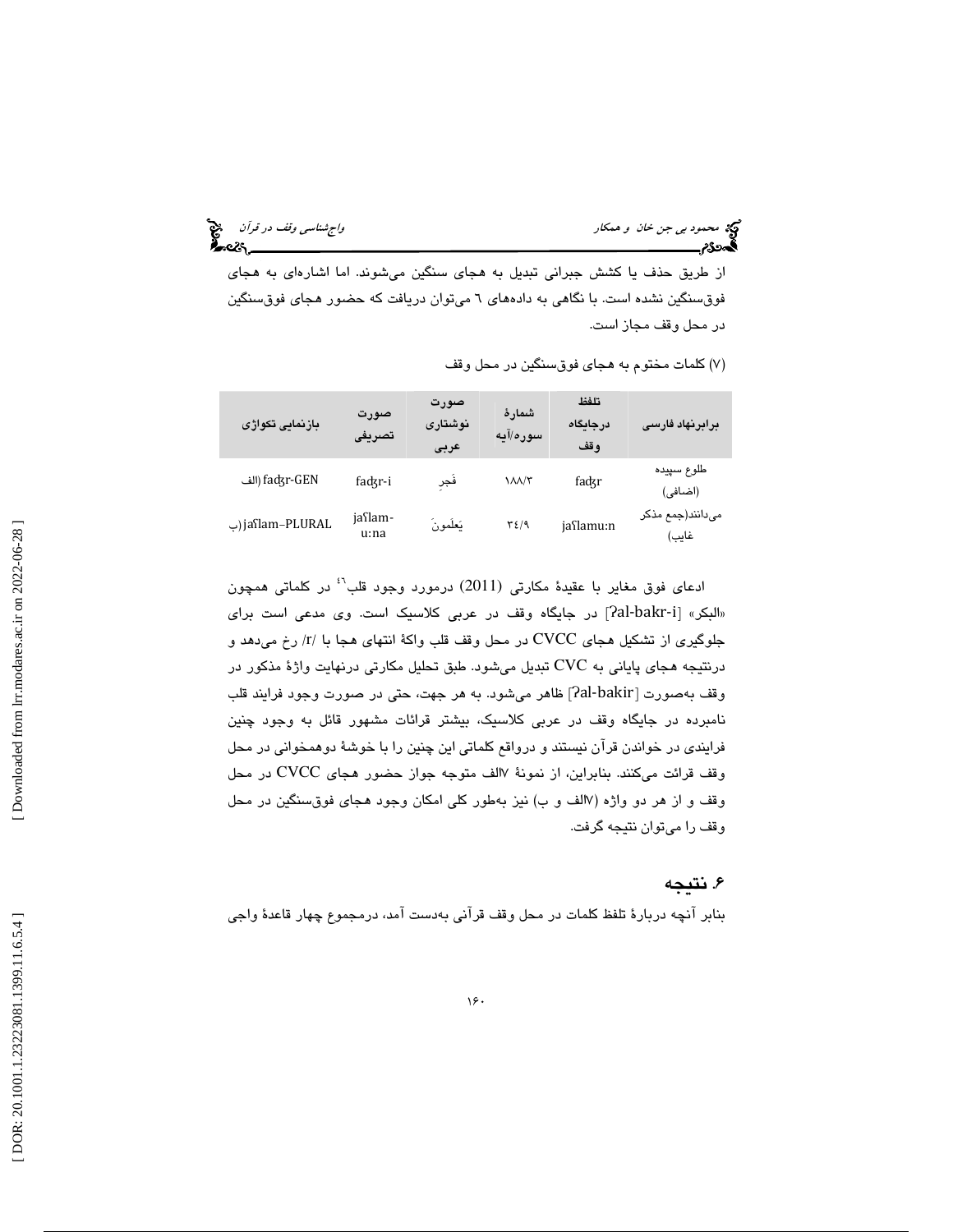را برحسب معرفگي، جنسيت و حالت دستوري ميتوان صورتبندي كرد. قاعدة كشش جبراني تلفظ كلمات نكرة مذكر را از طريق تعامل حذف تكواژ نكره، يعني خيشومي لثوي پاياني و به جبران آن كشش واكة افتادة كوتاه تبيين ميكند. كفايت تبييني واجشناسي مورايي، كه در آن وجود مورا بهعنوان كشش واجي در يك سطح مستقل از هجا ثابت ميشود، براي كشش جبراني توضيح داده شد. تلفظ ساير كلمات را ميتوان از طريق رابطة زمينهچيني بين قواعد حذف همخوان لثوي پاياني، حذف واكة پاياني، كه نشانگر حالت دستوري است و همچنين حذف مشخصههاي حفرة دهان صرفنظر از جنسيت دستوري كلمات بهدست آورد. مكارتي (2011) سه فرايند حذف، درج و قلب را براي تلفظ كلمات عربي كلاسيك در محيط وقف مطرح كرده است. وي معتقد است خوشة دوهمخواني در انتهاي كلمه در محيط وقف ممكن نيست. اين يافته با آنچه در قرائات مشهور در كلماتي چون 6 الف شنيده شده مغايرت دارد. نكتة جالب توجهي كه در عملكرد قواعد چهارگانة وقف وجود دارد اين است كه هدف غايي اين قواعد عدم جواز به ظهور هجاي سبك در جايگاه وقف است. يكي از كاستيهاي واجشناسي اشتقاقي اين است كه نميتوان هدف واحد چند قاعده را با استفاده از قواعد حساس به بافت يا آزاد از بافت صورتبندي كرد.

## . پينوشت ها 7

- 1. light syllable
- 2. heavy syllable
- 3. compensatory lengthening
- 4. McCarthy
- 5. syncope
- 6. metathesis
- 7. Goerwitz
- 8. Bible

9. در تحقيق حاضر سه تنوين فاعلي، اضافي و مفعولي به لحاظ ساختاري به عنوان رشتهاي از تكوازهاي حالت و نكرگي در نظر گرفته شده است.

- 10. Hoberman
- 11. Nilson
- 12. generative phonology
- 13. Sound Pattern of English (SPE)
- 14. Chomsky
- 15. Halle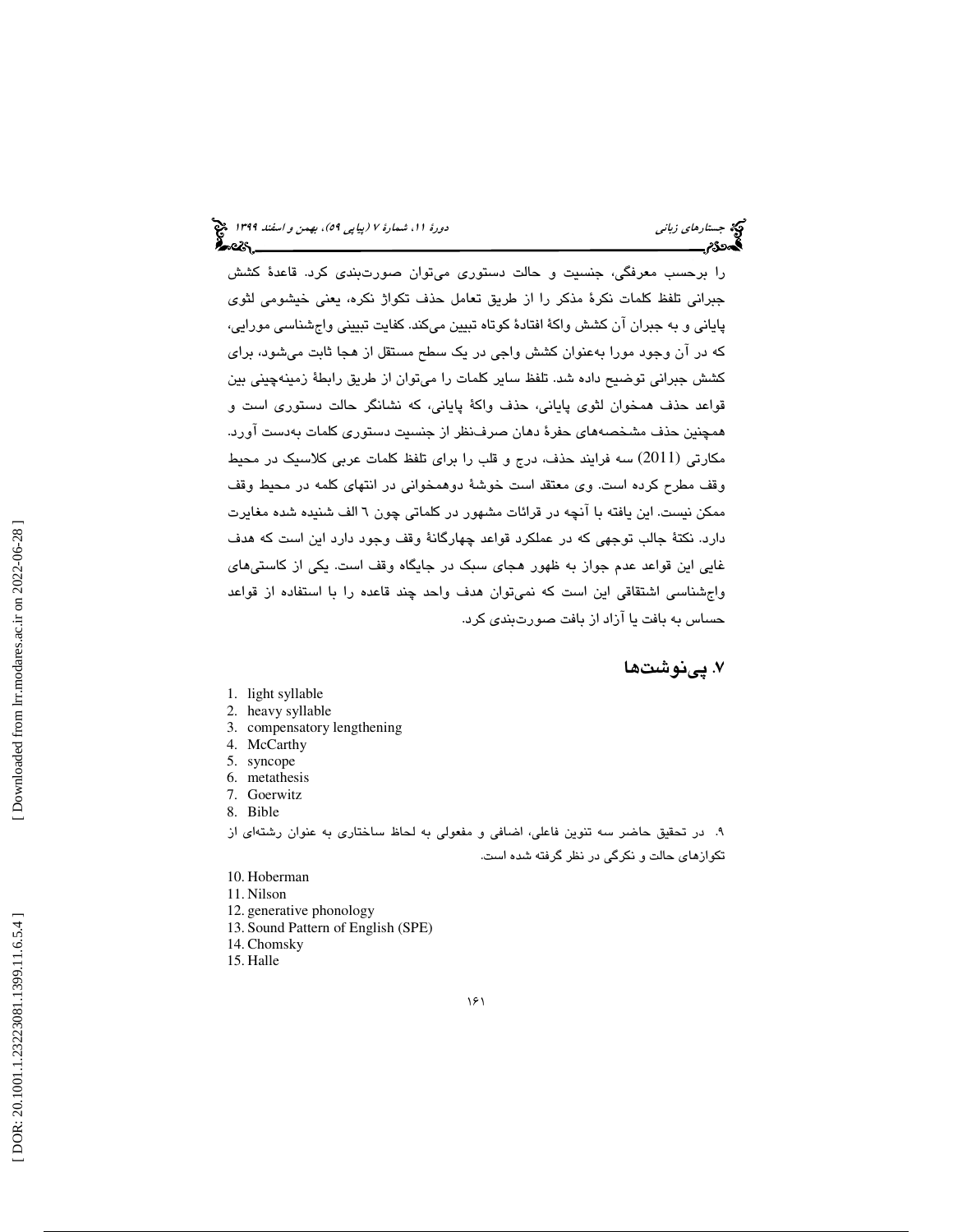محمود بي جن خان و همكار واجتناسي وقف در قرآن و محمد المحمود بي جن خان و همكار واجشناسي وقف در قرآن و محمد المح<br>المحمد المحمد المحمد المحمد المحمد المحمد المحمد المحمد المحمد المحمد المحمد المحمد المحمد المحمد المحمد المحم 16. SPE 17. phonological rules 18. moraic phonology 19. Hayes 20. Hyman 21. monomoraic 22. bimoraic 23. kimatumbi 24. Prince 25.superheavy syllable 26. Van der Hulst 27. Lowenstamm 28. Kiparsky 29. rhyme 30. nucleus 31. coda 32. resyllabification ۳۳. منظور از روساخت و زیرساخت در شکلهای (۱) و (۲) بازنماییهای واجی مرسوم نیست. بلکه در اين حالت زيرساخت تظاهر واژه در جايگاه غيروقفي است و روساخت نيز ساخت واژه در حالت وقف را نشان ميدهد. ساخت(هاي) مياني نيز مراحل تبديل زيرساخت به روساخت را نشان ميدهد. 34. شمار ة سوره/آيه 35. Yun 36. onset 37. Taylor 38. Foley 39. Song 40. Demuth 41. Selkirk 42. debucalization 43. O'Brien 44. Clements 45. feeding

46. فرايند قلب كه در آن ترتيب واجها معكوس ميشود و ميتواند منظم يا نامنظم باشد در واجشناسي مطالعه همزماني را به درزماني پيوند ميدهد و بيشتر انگيزه واجي دارد تا آوايي ( احمدخاني، كرد زعفرانلو كامبوزيا و حاجي حسنلو ؛ 1395).

 [\[ DOR: 20.1001.1.23223081.1399.11.6.5.4](https://dorl.net/dor/20.1001.1.23223081.1399.11.6.5.4) ] [\[ Downloaded from lrr.modares.ac.ir on 20](https://lrr.modares.ac.ir/article-14-26927-fa.html)22-06-28 ] Downloaded from lrr.modares.ac.ir on 2022-06-28 ]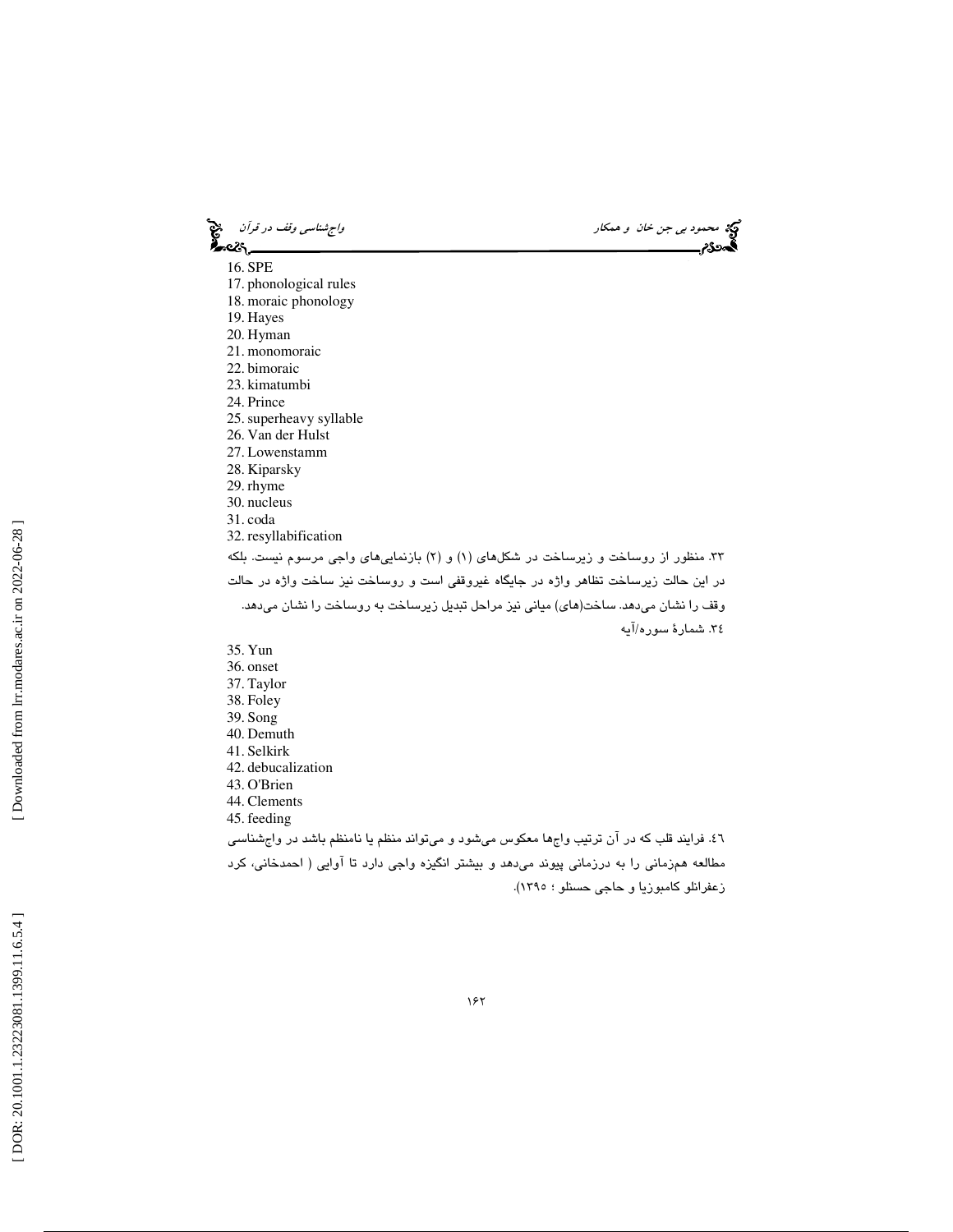## . منابع 8

- احمدخانی، م.، کرد زعفرانلو کامبوزیا، ع.، و حاجی حسنلو، ل. (١٣٩٥). واجشناسی اجتماعی: بررسی موردی قلب واجی در زبان فارسی. ج*ستارهای زبانی، ٤* (۳۲)،۲۱-۳۷.
	- بيجنخان، م. (١٣٨٩). *واڄشناسي. نظريةُ به*ين*گي*، تهران: سمت.
		- پورفرزيب، ا. (١٣٨٩). تج*ويد جامع (مفردهٔ اول) . تهران: سمت.* 
			- خطيب، ع. (٢٢٤ق). *معجم القرائات*. دمشق: دار سعدالدين.
- ضياء آذري، ش،. فرزانه، س.ب،. و ديباجي، س.ا. (1398). فرايندهاي واجي در قرآن؛ مطالعهٔ موردی: ابدال. *جستارهای زبانی، ۲ (*۵۰)، ۷۳–۹۸.
	- كرد زعفرانلو كامبوزيا، ع. (1385). واجشناسي، رويكردهاي قاعدهبنياد. تهران: سمت.
		- صادقی، ع.ا. (١٣٥٧). تک*وین زبان فارسی.* تهران: دانشگاه آزاد.
		- مكرم، ع، و عمر، ا. (١٤٠٨ق). معجم *القرائات القرآ*ني*ة*. كويت: جامعة الكويت.

### **References**

- Ahmadkhani, M., Kord-e Zafaranlu Kambouzia, A., & Haji Hasanlou, L. (2016). Social phonology: a case study of phonological metathesis in Persian. *Language Related Research (Comparative Language And Literature Research)*, 4 (32), 21- 37. [In Persian].
- Bijankhan, M. (2009). *Phonology: Optimality Theory*. Tehran: SAMT. [In Persian].
- Chomsky, N., & Halle, M. (1968). *The Sound Pattern of English*, New York: Harper & Row, Publishers.
- Clements, G. N. (1985). The geometry of phonological features, *Phonology Yearbook* 2, 225-252.
- Foley, J. (1977). *Foundations of theoretical phonology*, Cambridge: Cambridg University Press.
- Goerwitz, R. (1993). *Tiberian Hebrew Pausal Forms, PhD. Dissertation*, University of Chicago, available at http://www.goerwitz.com/papers/disertation/.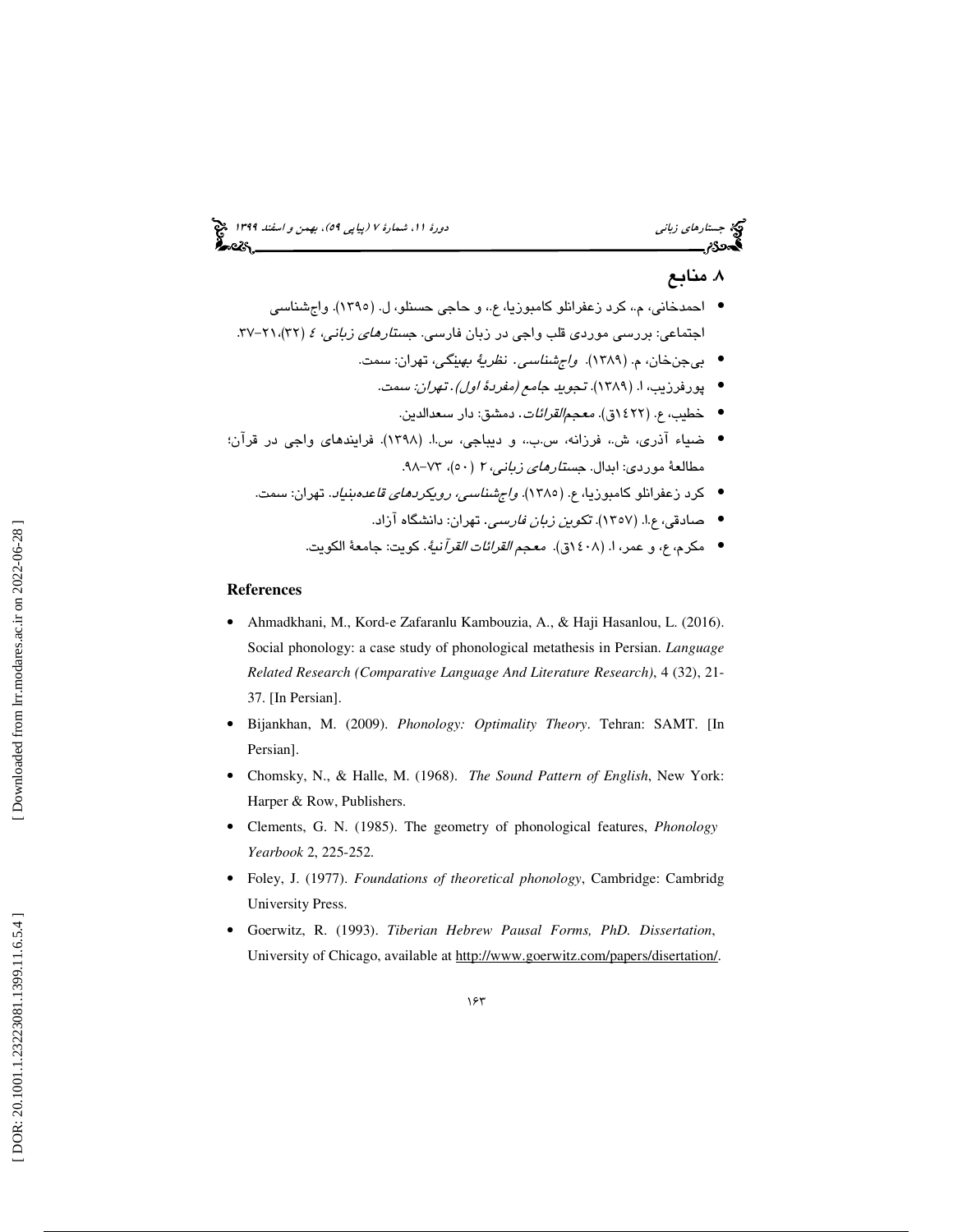# æs.

محمود بي جن خان و همكار واجتماع السياسي وقف در قرآن واجه السي وقف در قرآن واجهشناسي وقف در قرآن<br>**السين السين السين السين السين السين السين السين السين السين السين السين السين السين السين السين السين السين ال** 

- Hayes, B. (1989a). Compensatory lengthening in Moraic Phonology. *Linguistic Inquiry,* 20, 253-306.
- Hayes, B. (1989b). The Prosodic Hierarchy in Meter, in *Paul Kiparsky and Gilbert Youmans* (eds.), *Rhythm and Meter*, Academic Press, Orlando, FL. 201- 260.
- Hayes, B. (1995). *Metrical stress theory: Principles and case Studie s*, Chicago: University of Chicago Press.
- Hoberman, R.D. (1996). Subtractive Morphology and Morpheme Identity in Arabic Pausal Forms, In: *Booij G., van Marle J*. (eds) Yearbook of Morphology 1995, Yearbook of Morphology, Springer, Dordrecht.
- Hoberman, R. D. (2007). Pausal Forms, In *the Encyclopedia of Arabic Language and Linguistics*, (ed), by Kees Versteegh, 3, 564-570, Leiden: Brill.
- Hyman, L. M. (1984). On the Weightlessness of Syllable Onsets, In *Proceedings of the Tenth Annual Meeting of the Berkeley Linguistics Society*. 1-14.
- Hyman, L. M. (1985). *A theory of phonological weight*, Foris, Dodrecht.
- Khatib, A. (2002). *Mu'jam Al-qira'at*: Damascus: Dar Sa'd al-Din. [In Arabic].
- Kiparsky, P. (2003.) Syllables and Moras in Arabic, In *C. Fery and R. van de Vijver, (eds). The Syllable in Optimality Theory*, Cambridge: Cambridge University Press. 147–182.
- Kord-e Zafaranlu Kambouzia, A. (2005). *Phonology: Rule-Based Approaches & their Applications in Persian.* Tehran: SAMT. [In Persian].
- Lowenstamm, J. (1996). CV as the only Syllable Type, in *Current Trends in Phonology Models and Methods*, Jacques Durand & Bernard Laks (eds.), European Studies Research Institute, University of Salford. 419-442.
- Makram, A., & Umar, A. (1988). *Mu'jam Al-qira'at al-Qur'aniyyah*, Kuwait: Matba'at al-Kuwayt. [In Arabic].
- McCarthy, J. J., & Prince, A. (1999). Faithfulness and Identity in Prosodic Morphology, In René Kager, Harry van der Hulst and Wim Zonneveld (eds.),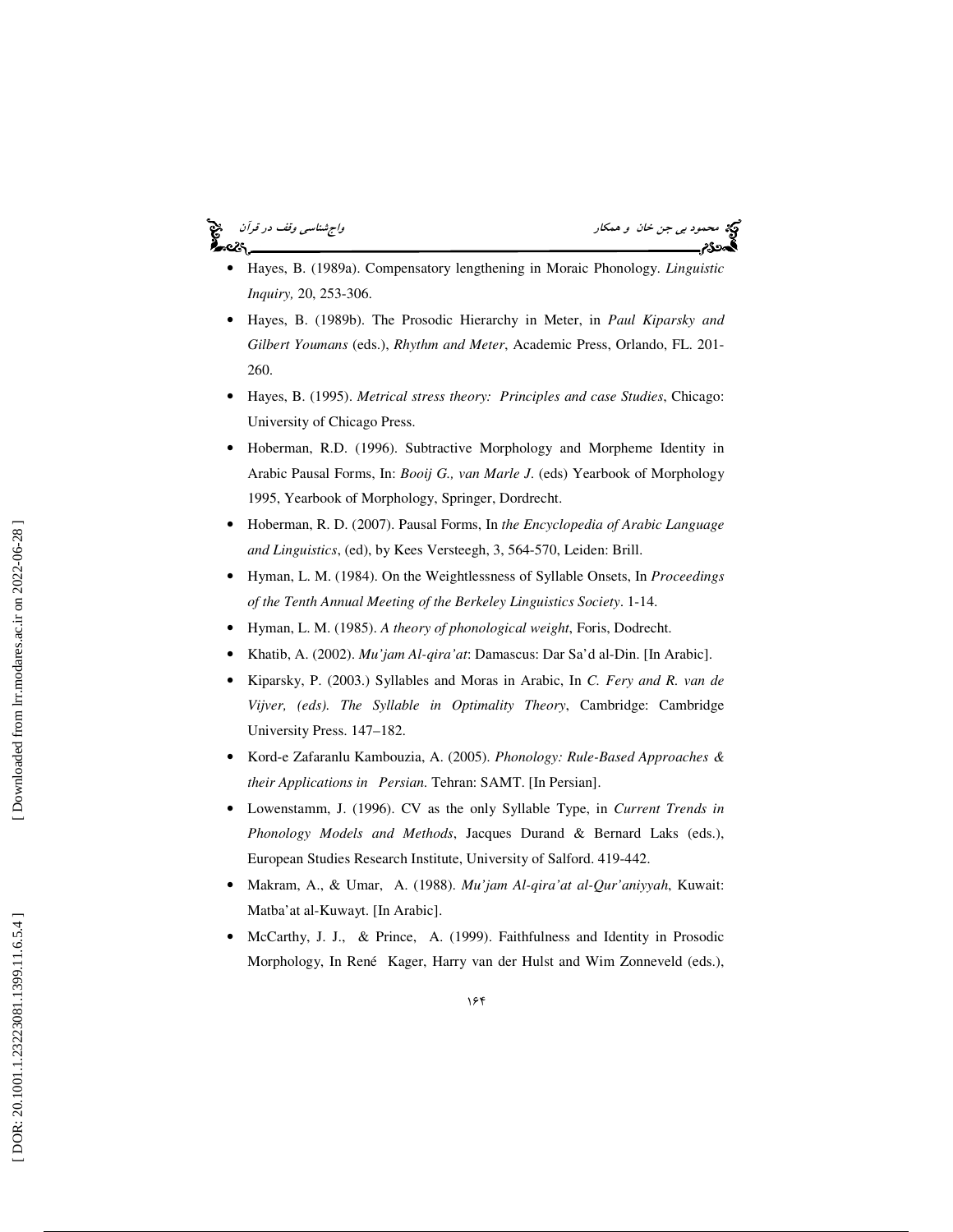### جستاره*اي زباني هاي بيمن و اسفند 1*149 او استعماره بيمارة 70 (پياپي 69)، بهمن و اسفند 1394 ا أحددكم



*The Prosody-Morphology Interface*. 218-309. Cambridge: Cambridge University Press.

- McCarthy, J. J. (1988). Feature geometry and dependency: A review. *Phonetica*. 38. https://doi.org/10.1159/000261820.
- McCarthy, J. J. (2008). *Doing optimality theory*, Malden, MA, and Oxford, UK: Blackwell.
- McCarthy, J. J. (2011). Pausal Phonology and Morpheme Realization, In *Prosody Matters: Essays in Honor of Lisa Selkirk,* 57.
- McCarthy, J. J. (in press). How to Delete.
- Nilson, K. (1985). *the Art of Reciting the Quran*, Austin: University of Texas Press (Repre. Cairo: American University in Cairo Press, 2001).
- O'Brien, J. P. (2012). *An Experimental Approach to Debuccalization and Supplementary Gestures,* PhD. Dissertation, University of California : Santa Cruz.
- Pourfarzib, E. (2009). *TAJVIDE-eJAME'*. Tehran: SAMT .[In Persian].
- Sadeghi, A.A. (1978). *The Formation of Persian Language*. Tehran: Azad University. [In Persian].
- Selkirk, E. (1984). *Phonology and syntax: The relation between sound and structure*, , Cambridge, Mass: MIT Press.
- Shigeko, Sh. (1996). the Roles of the Syllable and the Mora in Japenese: Adaptation of English Words, In *Cahiers de linguistique- Asie Orientale*, 25(1), 87-112.
- Song, J.Y., & Demuth, K.. (2008). compensatory lengthening for omitted coda consonants: a phonetic investigation of children's early representations of prosodic words, *Language and Speech*, 51 (4), 385-402.
- Taylor, M. (1994). *Interaction of Vowel Deletion and Syllable Structure Constraints*, PhD Dissertation, Simon Fraser University.
- Van der Hulst, H. (1984). *Syllable structure and stress in Dutch,* Foris,